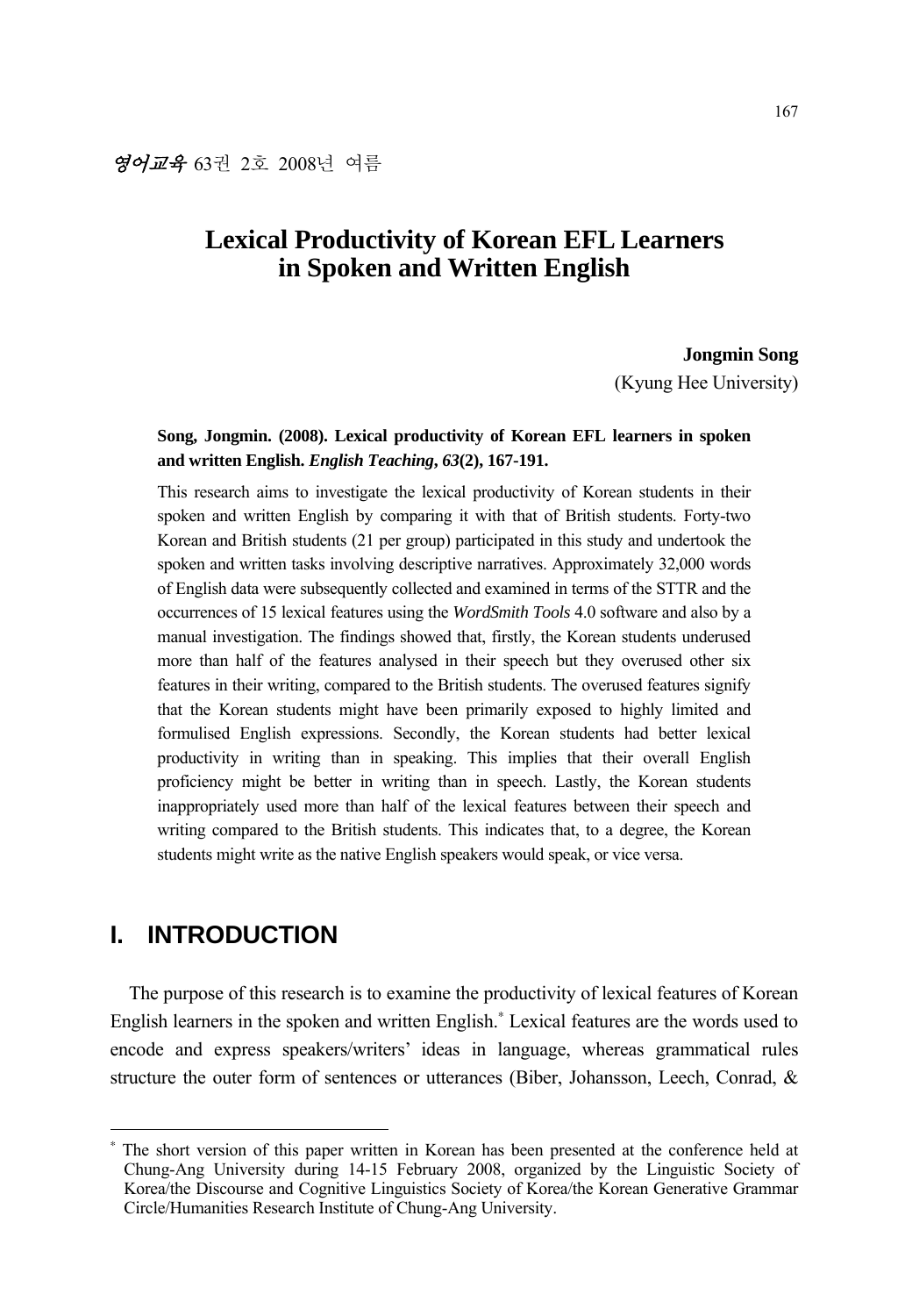Finegan, 1999; Hughes, 1996; O'Grady, Archibald, Aronoff, & Rees-Miller, 2001; Quirk, Greenbaum, Leech, & Svartvik, 1985; Wales, 2001). For this reason, the total number of words or the use of specified lexical categories (e.g., adjectives, adverbs or nouns) has been often used for investigating characteristics of the content or vocabulary in a text (e.g., Beaman, 1984; Biber, 1988; Stubbs, 1996, Tannen, 1982). For example, Kennedy (2002) found that, in general, modals frequently appeared in face-to-face interaction, since they are used to 'soften' meanings and present subtle degrees of certainty or other attitudes. He also found that, however, modals in passive voice structures (e.g., *it can be fixed*) occurred significantly more often in 'informative' genres such as natural, pure or social sciences, but infrequently in 'imaginative' prose and spoken data. This shows that the structure of modal verb phrases is more likely to be determined by a genre, rather than by the mode of language, speech or writing. This kind of study indicates that a genre-based analysis of lexical features provides more specific information about the use of the features and has implications for pedagogic practice in language education.

In the same vein, lexical features are also used as subjects for investigating the English of non-native speakers (NNSs) or the differences between the English of native speakers (NSs) and NNSs (e.g., Granger, 2002; Shirato & Stapleton, 2007). For example, Uhm (1995) examined 'temporal variables' in Korean EFL students' spoken discourse; Altenberg and Granger (2001) compared the grammatical and lexical patterning of *make* in native and non-native English students' written corpora; and Daller, van Hout, & Treffers-Daller (2003) identified lexical richness in the spontaneous spoken English of two groups of German and Turkish bilinguals. Such studies, indeed, explore learners' lexical productivity or competence in language performance.

The traits of lexical productivity vary in relations to the research aspects studied such as being able to use spoken and written forms; grammatical positions; collocational patterns; frequency; appropriateness; or word associations (Gass & Selinker, 2001; Nation, 2001; Zareva, Schwanenflugel, & Nikolova, 2005). Among them, the frequency provides simple and clear indicators of the characteristics of a text and speaker/writer's competence in using linguistic features (Biber & Conrad, 2001; Biber & Reppen, 2002; Stubbs, 1996). Thus, the lexical productivity, as a component of language proficiency, can be represented by the frequency of lexical features in a text. Particularly, according to Hunston (2002), the comparison of the corpora of NSs with NNSs based on the frequency of linguistic features provides instances of learners' underuse or overuse of linguistic items and, in turn, shows to what extent learners' target language deviates from NSs' norms.

On the basis of these notions, this study was designed to investigate the lexical productivity of the Korean learners of English as a Foreign Language (EFL) according to the frequency of lexical features used in their spoken and written English. Their lexical productivity was further evaluated in comparison with that of British students. This study,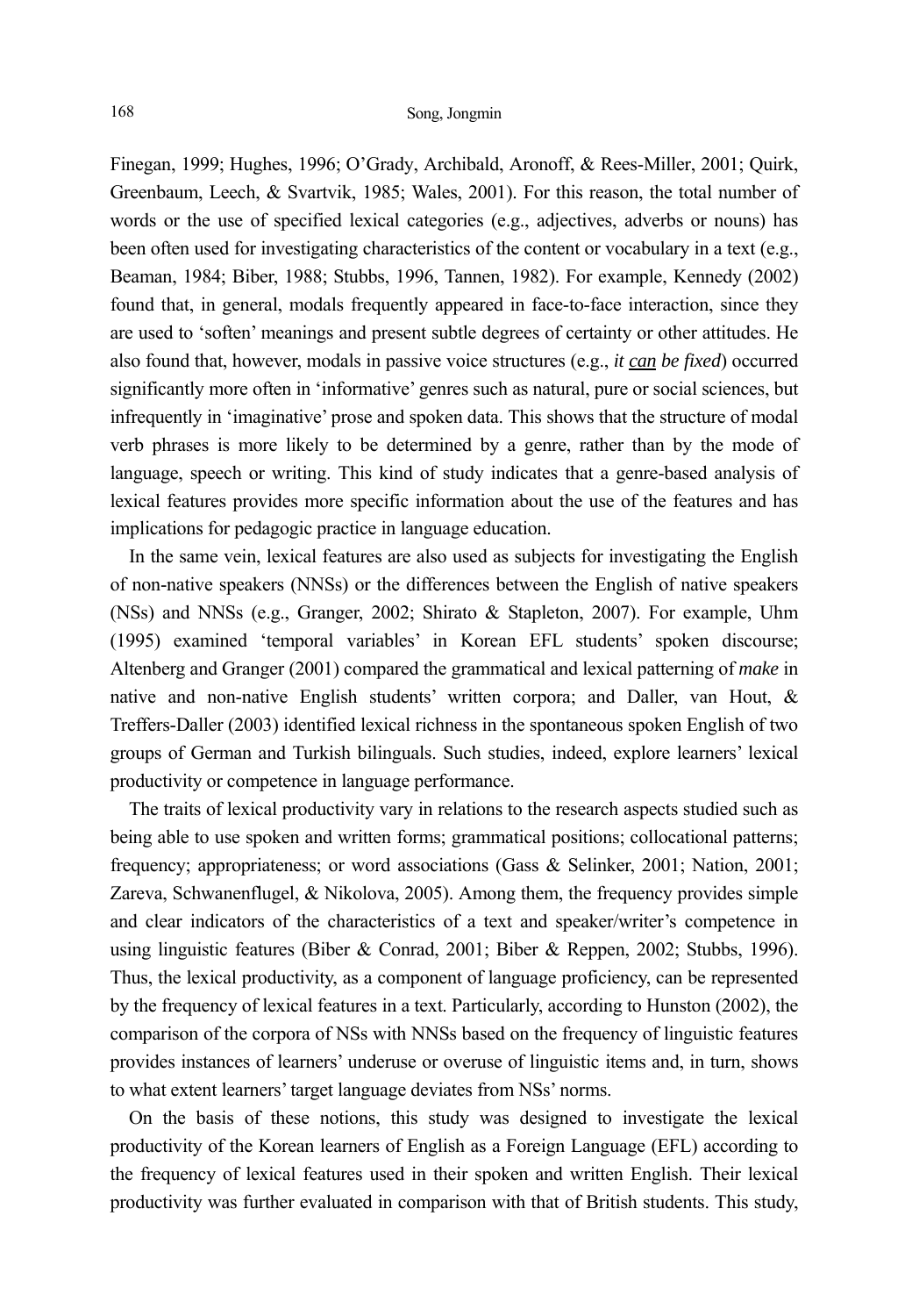accordingly, would provide some evidence to find out the immediate needs of the Korean students in using the lexical features in English. Considering that it has been more than 10 years since the communicative English Language Teaching (ELT) policy was first adopted in schools, it would be timely and meaningful to evaluate the spoken and written English of Korean students. Indeed, the Ministry of Education (MOE) in Korea shifted the emphasis of Korean National Curriculum of English from grammar towards speaking and writing by introducing communicative language teaching in the Sixth National English Curriculum in 1995 (MOE, 1997, 2000).<sup>1</sup> The Seventh National English Curriculum, which currently takes effect, has continued to focus on communicative English proficiency. In pursuit of the development of the communicative competence of Korean EFL learners, therefore, there has been a need to discover more effective ways to maximise the benefits of communicative ELT for Korean students. For this reason, this study aimed to examine the English of Korean university students and to identify their needs in speaking and writing, particularly in association with lexical features. The specific objectives of this research were:

- (1) To identify and compare the frequencies of a range of lexical features in the spoken and written English used by Korean EFL learners and native English speakers;
- (2) To explore the extent to which Korean students are able to distribute lexical features between spoken and written English as native English speakers do;
- (3) Based on the above, to identify the lexical productivity of Korean EFL learners.

In order to do so, English corpora of Korean and British students were developed and they were analysed by the Standardised Type Token Ratio (STTR) and 15 lexical features. The details are presented on the following sections.

## **II. CORPUS DEVELOPMENT**

l

Corpora of spoken and written English produced by Korean and British university students were developed for this research. The three primary issues in developing the corpora were to ensure that: 1) the data would be collected by the informants whose English abilities were considered to be average among Korean/British university students; 2) the spoken and written data would be linguistically comparable; and 3) the data would include rather various topics that are appropriate for the analysis by a range of lexical features.

<sup>1</sup> The Ministry of Education in Korea changed to the Ministry of Education, Science and Technology in February 2008. In this paper, the ministry will be simply referred to as the Ministry of Education (MOE).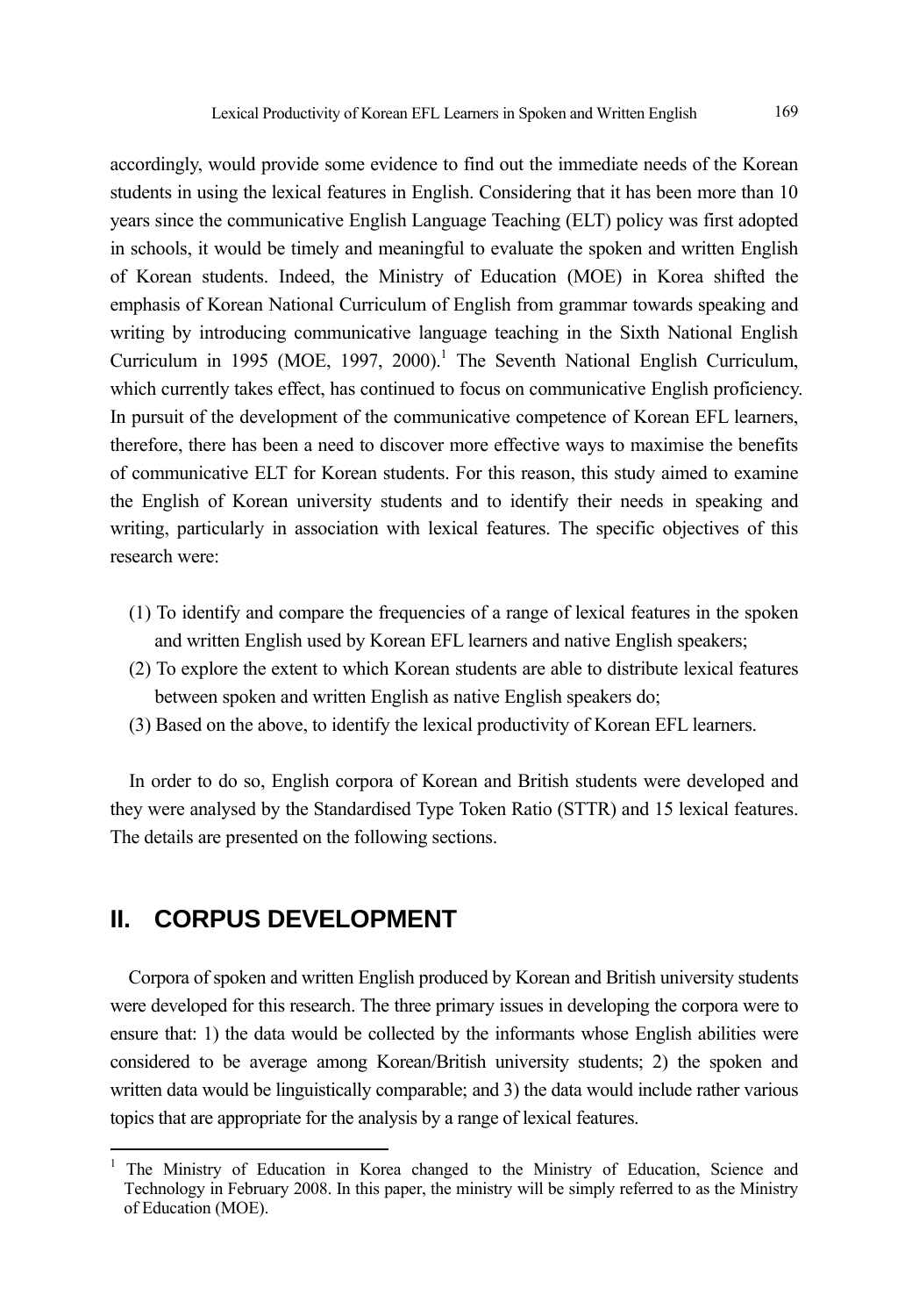## 1. Tasks Used in Data Collection

Four English tasks were prepared in order to collect spoken and written data. The tasks were chosen from Sookmyung Women's University-Multimedia Assisted Test of English (SMU-MATE, hereafter MATE). MATE is a selection of spoken and written English tests developed and administered by Koreans. MATE aims to have test-takers produce English samples in a variety of subject areas, which can be used to represent their overall English (van Vlack, 2002a). For this reason, MATE tasks cover different levels of difficulty in using English. The MATE speaking test comprises eight tasks taking 25 minutes. The test-takers begin with relatively simple tasks such as requesting some basic auto-biographical information (e.g., phone number, job or free time activities). The test then moves on to more difficult tasks such as asking for a description of a picture, the interpretation of information or an opinion. On the other hand, the MATE writing test consists of three tasks and participants are allowed 37 minutes to complete them. As with spoken tasks, they are linearly arranged from the easiest to the most difficult.

The reasons why MATE tasks were used in this research are, firstly, that it has been acknowledged and authorised by the Korean MOE as one of the successful standardized spoken and written tests of English developed by Koreans for Korean EFL learners (SMU-MATE, 2008). Secondly, MATE is appropriate for Korean EFL learners, since it provides familiar contexts to them with the use of English in Korean society. This may help to avoid the possible tension that would be caused by the students having to perform the tasks in English. Thirdly, MATE tasks make it possible to collect language samples containing different levels of difficulty of English because they are arranged according to levels of difficulty across a wide scope of subject matter (van Vlack, 2002a).

Among the MATE spoken tasks, the easiest task along with the three most difficult tasks were excluded. Accordingly, only four speaking tasks of relatively modest difficulty were chosen for data collection. The tasks used for the data collection were arranged to increase in level of difficulty and each task contained at least one picture to prompt a descriptive narrative. The key directions for each task were as follows (see Appendix I for one task including a picture):

- Task 1. Describe the girl in the picture;
- Task 2. Describe the daily routine of a drama writer according to the six given pictures;
- Task 3. Describe the event based on the six given pictures;
- Task 4. Explain the graph.

The four tasks were particularly chosen to collect descriptive narratives. Narrative is a non-reciprocal and commonly used text type when someone recounts an anecdote to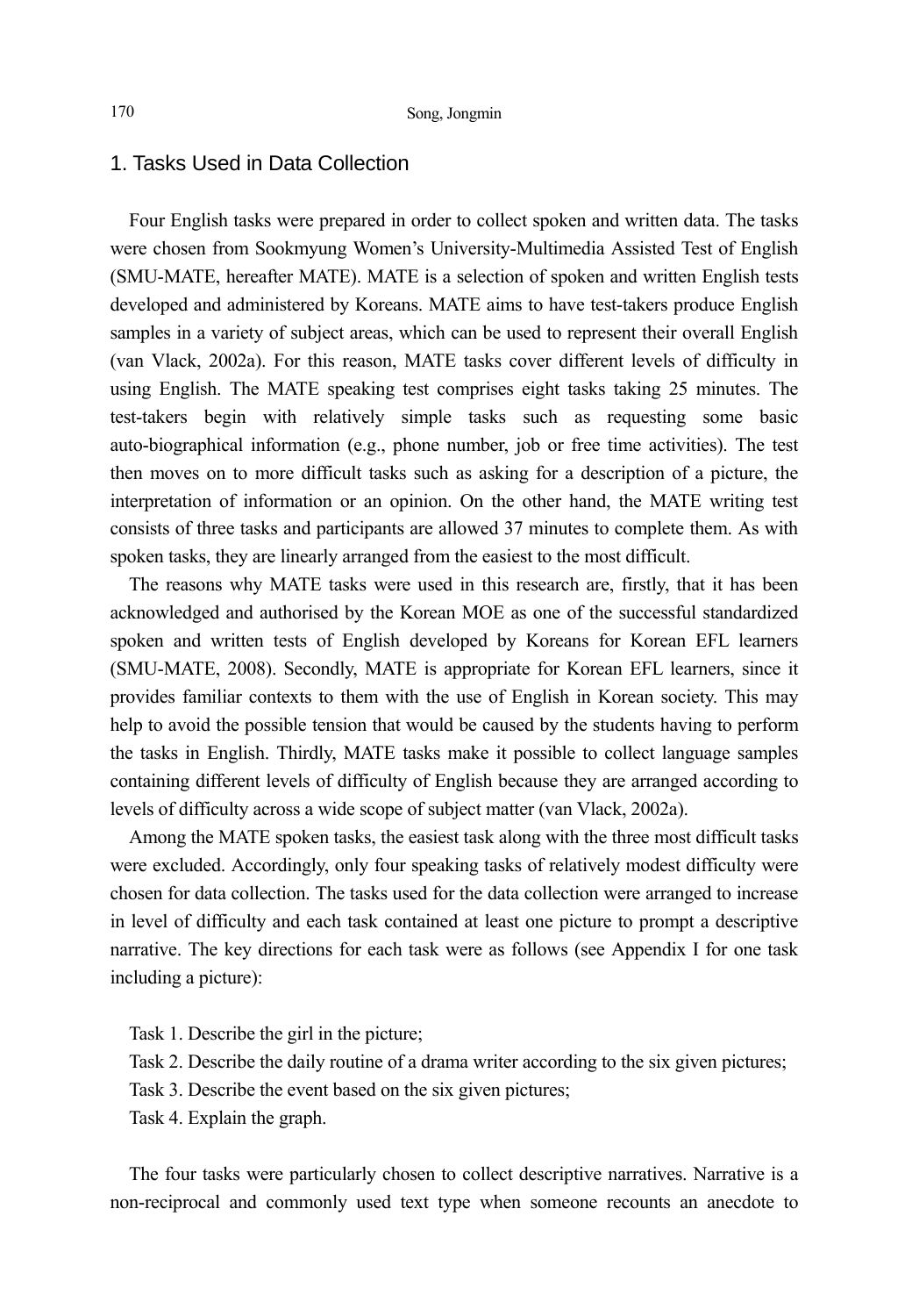someone else (Beaman, 1984; Brown & Yule, 1983; Longacre, 1974). Since this text type occurs in both speech and writing, it provides linguistically comparable spoken and written data. For this reason, it has been often used in previous studies comparing the two modes of language (e.g., Beaman, 1984; Redeker, 1984; Tannen, 1982). Narrative, thus, is ideal to investigate the spoken and written English in an in-depth analysis in this research.

### 2. Participants

Forty-two female Korean and British university students (21 of each) participated in the data collection procedure. They consisted of the same sex to exclude any possible effects of gender differences on the language performance (see Itakura, 2002; Lumley & O'Sullivan, 2005). Initially, Korean female students at Sookmyung Women's University, Seoul were selected through a preliminary MATE speaking test. Among the 50 applicants, the 21 were selected for their 'Moderate High Level' English proficiency, where most of the applicants belonged to. They were third- and fourth-year university students, who were studying various arts or science subjects at the undergraduate level. They had all been learning English for approximately 10 years from primary school to university. Considering their English competence and educational backgrounds, it would be expected that their spoken and written English would show similar characteristics to that of the generality of Korean learners in higher education.

The British participants were chosen to be equivalent to the Koreans in terms of age and educational background. As a result, 21 British female students in their second year of undergraduate study at the University of Manchester, UK participated.<sup>2</sup> Like the Korean participants, the British students were invited to volunteer for this research regardless of their degree programs. This was intended to avoid any possible patterns of language use which might occur if the study area of the participants had been limited. For the British participants, no preliminarily assessment of their speech was carried out. As they were university students, however, it was anticipated that their written and spoken English would be relatively 'standard'.

### 3. Procedures for Collecting Data

The selected tasks were carried out twice by the participants for gathering spoken and written data. They conducted the tasks first for speaking and later for writing, with a three-week interval between the two sessions. The same tasks were used twice to ensure

<sup>&</sup>lt;sup>2</sup> While university in Korea usually consists of eight semesters in four years (or four semesters in two years of vocational college), most British university education consists of six semesters in three years.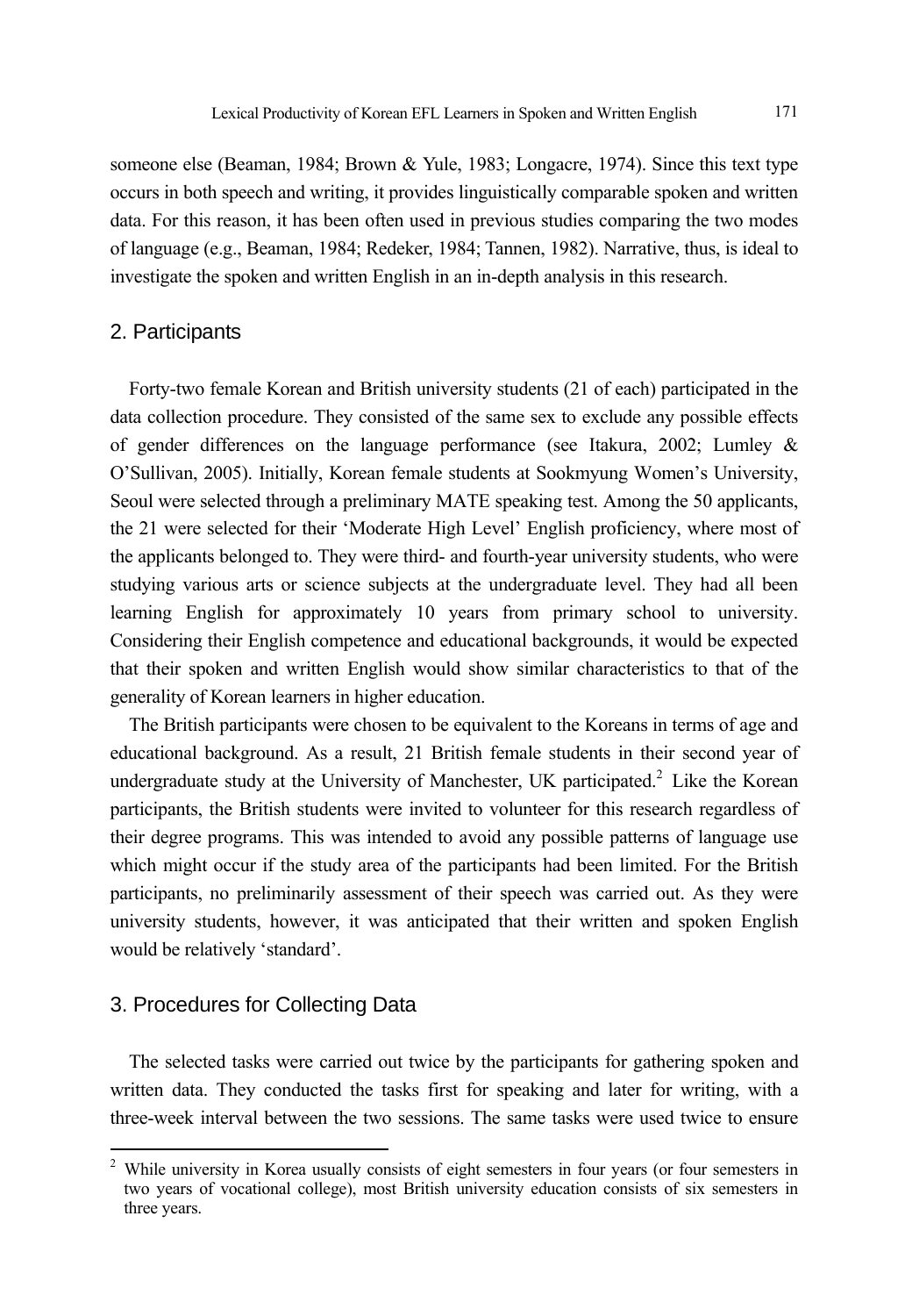the spoken and written English data would be linguistically comparable. In addition, the interval was applied to minimise the possible influence about writing caused by the familiarity on the tasks (see Table 1).

| ,,,,,,,,,,,                      |                        |            |
|----------------------------------|------------------------|------------|
| <b>Time Allocations in Tasks</b> |                        |            |
|                                  | <b>Speaking</b>        | Writing    |
|                                  | (Preparation/Response) |            |
| Task 1                           | 15 seconds/75 seconds  |            |
| Task 2                           | 20 seconds/60 seconds  | Total      |
| Task 3                           | 20 seconds/80 seconds  | 40 minutes |
| Task 4                           | 20 seconds/ 60 seconds |            |

| <b>TABLE 1</b>       |  |
|----------------------|--|
| e Allocations in Tas |  |

The time allocations to complete the tasks followed those given in the MATE test. Thus, the same thinking and response time of the MATE speaking tasks was applied to the speaking in this research (see van Vlack, 2002a and Table 1). On the other hand, when the tasks were used again for writing, the participants were given 40 minutes altogether to carry out the four tasks. This time limit was allocated because the moderate level MATE writing tasks are designed to be completed in 10 minutes each (see van Vlack, 2002b). As in the MATE writing test, the participants had to use their own judgment to allocate the given 40 minutes among the four tasks.

# **III. METHODS FOR DATA ANALYSIS**

In order to produce the analysable spoken discourses and written texts, the participants' speech was transcribed and their writing was typed up. In these procedures, no alteration was made to correct errors, misspelled words, repetitions or inappropriate expressions made by the participants. The transcripts of the speech of the 21 Korean and the 21 British participants were merged into a single text file respectively. The 21 written scripts of each group of participants were also merged. As a result, four analysable spoken and written corpora were created and composed of 32,291 words in total, as Table 2 shows.

|                         | TABLE 2                                        |                          |        |  |  |
|-------------------------|------------------------------------------------|--------------------------|--------|--|--|
|                         | Number of Words in the Spoken and Written Data |                          |        |  |  |
| Data of Korean Students |                                                | Data of British Students |        |  |  |
| Speech                  | 6,430                                          | Speech                   | 8,047  |  |  |
| Writing                 | 7,116                                          | Writing                  | 10,698 |  |  |
| Total                   | 13.546                                         | Total                    | 18.745 |  |  |
| Total: 32,291 words     |                                                |                          |        |  |  |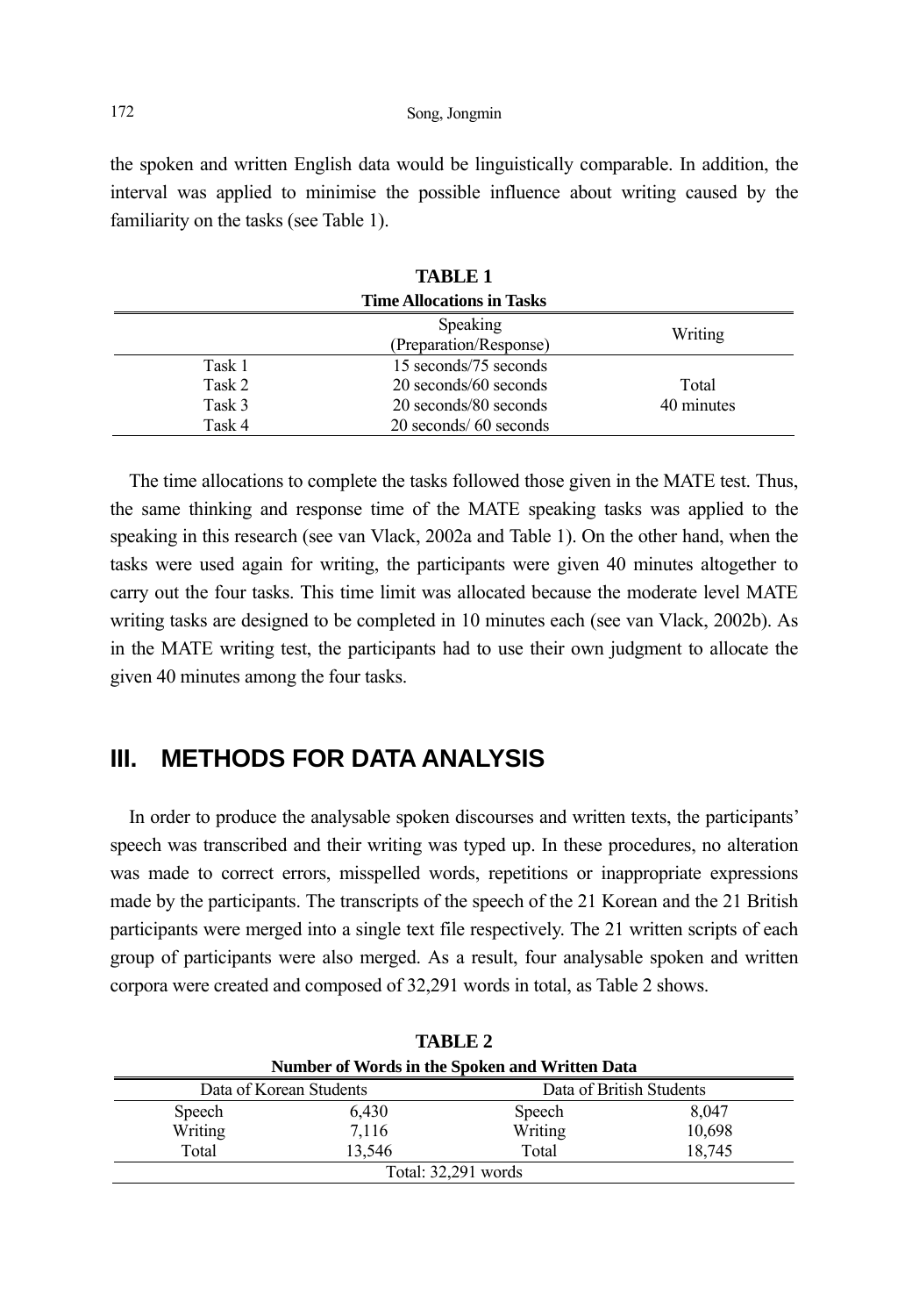The data were analysed according to the STTR and the occurrences of 15 lexical features. The features were chosen since they have been considered as the linguistic features indicating the overall lexical characteristics of text, as shown in Table 3 (e.g., Baker & Eggington, 1999; Biber, 1988, 1995; Biber et al., 1999). Some of them have been individually examined in previous studies and have shown specific lexical aspects of text (e.g., D'Odorico & Fasolo, 2007; Gentner, 1982; Kennedy, 2002). Moreover, these features cover a wide range of lexical items and include almost every possible type of words except for grammatically functioning ones.

| <b>Linguistic Features Analysed in this Study</b> |                                |  |
|---------------------------------------------------|--------------------------------|--|
|                                                   | Linguistic Features            |  |
| <b>STTR</b>                                       |                                |  |
| <b>Nouns</b>                                      | <b>Nominalisations</b>         |  |
|                                                   | Other Nouns                    |  |
| <b>Verbs</b>                                      | be as a Main Verb              |  |
|                                                   | Pro-verb do                    |  |
|                                                   | Other Nouns                    |  |
| Modal Auxiliary Verbs                             | <b>Possibility Modals</b>      |  |
|                                                   | Necessity Modals               |  |
|                                                   | Predictive Modals              |  |
| Adjectives                                        | <b>Attributives Adjectives</b> |  |
|                                                   | Predicative Adjectives         |  |
| <b>Adverbs</b>                                    | Downtoners                     |  |
|                                                   | Hedges                         |  |
|                                                   | Amplifiers                     |  |
|                                                   | Emphatics                      |  |
|                                                   | Other Adverbs                  |  |

**TABLE 3** 

In order for the frequency counts to be complied, this research employed the combination of computerised analysis using the *WordSmith Tools* 4.0 software and manual analysis. A computerised linguistic tool was required to increase the efficiency and accuracy of the analysis and a manual investigation was required to complement the automatic analysis where necessary. For example, once *WordSmith Tools* 4.0 retrieved the segments of text which contained a search word (or a list of search words), they were manually examined to clarify whether the occurrences were valid for frequency counts (e.g., whether the occurrences were not simple repetitions in speaking). In this study, pause fillers as hesitation markers (e.g., *uh*, *umm* and *well*), repetitions and self-corrections were excluded from the frequency counts of 15 lexical features in the data. For the STTR, however, it was practically impossible to exclude these variables by a manual investigation due to the amount of data. Thus, the STTRs in the spoken data included redundant segments of utterances.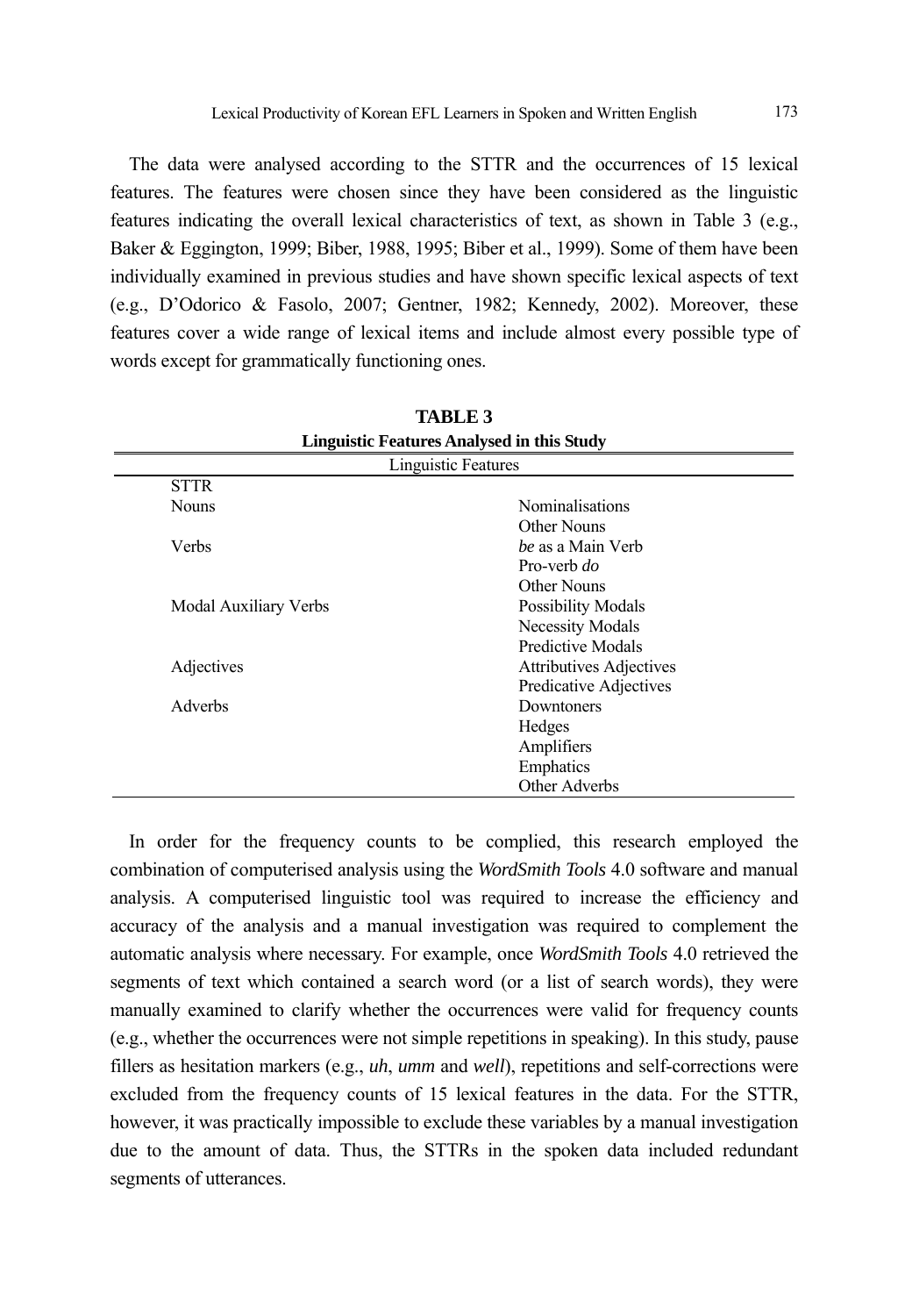After the process of the automatic and manual investigations, the frequency index per 1,000 words of a lexical feature in each database was produced for being making comparisons (cf. Beaman, 1984; Biber, 1988). This proportional approach was required because the number of words in the spoken and written English of the Korean and the British participants varied so that the raw number of frequency of a lexical feature in each database was not comparable. The occurrences of a lexical feature in the speech/writing of the two groups of the participants, furthermore, were compared again by applying either a chi-square test or the Fisher's exact test. Thus, the features which showed the statistically significant differences between the English of the Korean and the British participants could be identified.

## **IV. DISTRIBUTION OF LEXICAL FEATURES**

The 15 lexical features (except for the STTR) analysed in this study are categorised according to its main functions. In this section, the comparative analysis of the spoken and written English of the Korean and the British students based on the frequency indices of the features is presented in details.

## 1. Standardised Type/ Token Ratio

Before the participants' English was closely explored by the frequency of lexical features, an overview of the lexical aspect of their English was investigated by using STTR. Lexical richness, especially lexical variation, has often been measured by the Type/Token Ratio (TTR) (Read, 2000). The TTR is the proportion of different lexical items (types) to the total number of running words (tokens) in a text and is therefore indicative of the vocabulary size of speakers or writers. In this study, the TTR was investigated within a uniform number of tokens, that is, by the standardisation of the number of tokens following some previous studies (e.g., Baker & Eggington, 1999; Biber, 1988). The STTR is examined by means of *WordSmith Tools* 4.0 and indicates an average percentage of the occurrence of new types for every 1,000 tokens in a text. In line with *WordSmith Tools* 4.0, every different form of a word was considered as a type (e.g., *run* and *runs* were taken as two types) (see Table 4).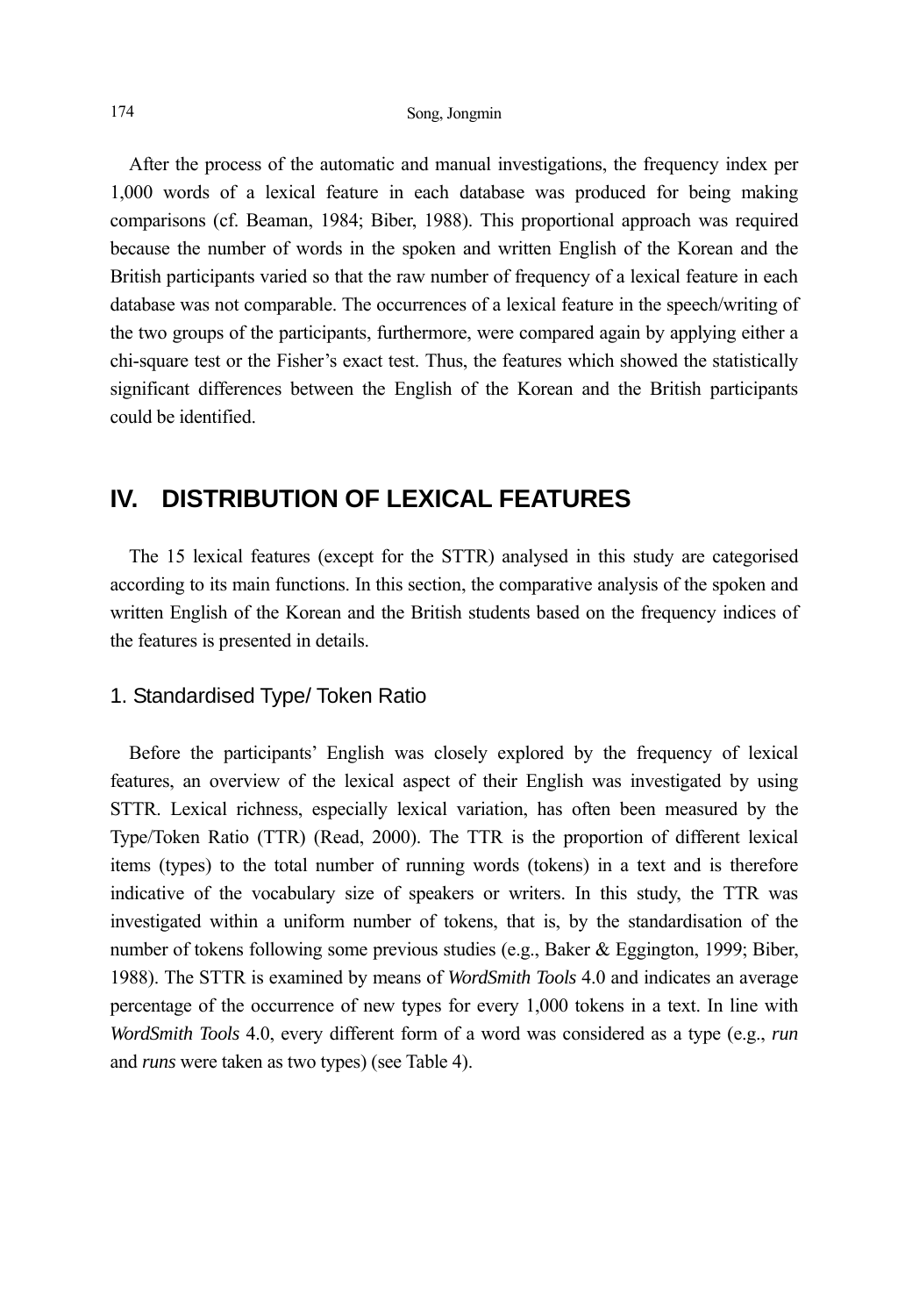|                                                                              |                 | <b>TABLE 4</b> |                |         |
|------------------------------------------------------------------------------|-----------------|----------------|----------------|---------|
| <b>Standardised Type/Token Ratio (STTR)</b>                                  |                 |                |                |         |
|                                                                              | Korean          |                | <b>British</b> |         |
|                                                                              | <b>Speaking</b> | Writing        | Speaking       | Writing |
| <b>Total Tokens</b>                                                          | 6,430           | 7,116          | 8,047          | 10,698  |
| <b>Total Types</b>                                                           | 635             | 897            | 855            | 1,485   |
| STTR(%)                                                                      | 24.22           | 32.13          | 30.16          | 36.82   |
| (Speaking: $\chi^2$ = 2.175, p = .140 / Writing: $\chi^2$ = 6.004, p = .014) |                 |                |                |         |

Table 4 shows that the total number of tokens, the total number of types and the STTR per 1,000 words were all higher in the English of the British participants than in that of the Korean participants, as one would expect. This evidently indicates the difference in vocabulary proficiency between the two groups. The statistically significant difference is, however, shown only in their writing ( $p = .014 < .05$ ). According to Biber (1988), the greater variety of words in a text indicates that meaning is being expressed more precisely and, in turn, that clearer and more detailed information is being provided. In this regard, it seems that the Korean students were not able to present the information as thoroughly as the native English speakers were, in particular, in writing than in speech. Still, it is necessary to examine the distribution of specific lexical features to support this idea. Whether the Korean students are better in speaking than in writing holds true, thus, until the discussion of the analysis of 15 lexical features in this study.

### 2. Nouns

The analysis of nouns was carried out within two categories: nominalisations and 'other' nouns here. The nominal form is widely defined as a noun or noun phrase derived from part of a word or a clause. From a more limited perspective, it includes only derived nouns (Chalker & Weiner, 1998). The derivation of nouns involves adding affixation or modifying part of a word. On the basis of this notion, all words ending in -*tion*, -*ment*, -*ness* or -*ity* and their plural forms were investigated to identify nominalisations. Among them, words which were not nominalised (e.g., *nation* or *apartment*) were categorised into other nouns including all the other nouns except for nominalised nouns in the data (see Table 5).

|                                              |                          | тарге э |                                                                                           |                  |
|----------------------------------------------|--------------------------|---------|-------------------------------------------------------------------------------------------|------------------|
| Frequency Indices of Nouns (per 1,000 words) |                          |         |                                                                                           |                  |
|                                              | <b>British</b><br>Korean |         |                                                                                           |                  |
|                                              | Speaking                 | Writing | Speaking                                                                                  | Writing          |
| Nominalisations                              | 47                       | 1 1 2   | -75                                                                                       | 4.21             |
|                                              |                          |         | (Speaking: $\chi^2$ = .448, p = .740 <sup>a</sup> / Writing: $\chi^2$ = 13.686, p = .000) |                  |
| Other Nouns                                  | 143.1                    | 187.5   | 143                                                                                       | 169.8            |
|                                              |                          |         | (Speaking: $\chi^2$ = .000, p = .994 / Writing: $\chi^2$ = 9.212, p = .002)               |                  |
|                                              |                          |         |                                                                                           | 3.71.1.22.7.1.34 |

 $TAP$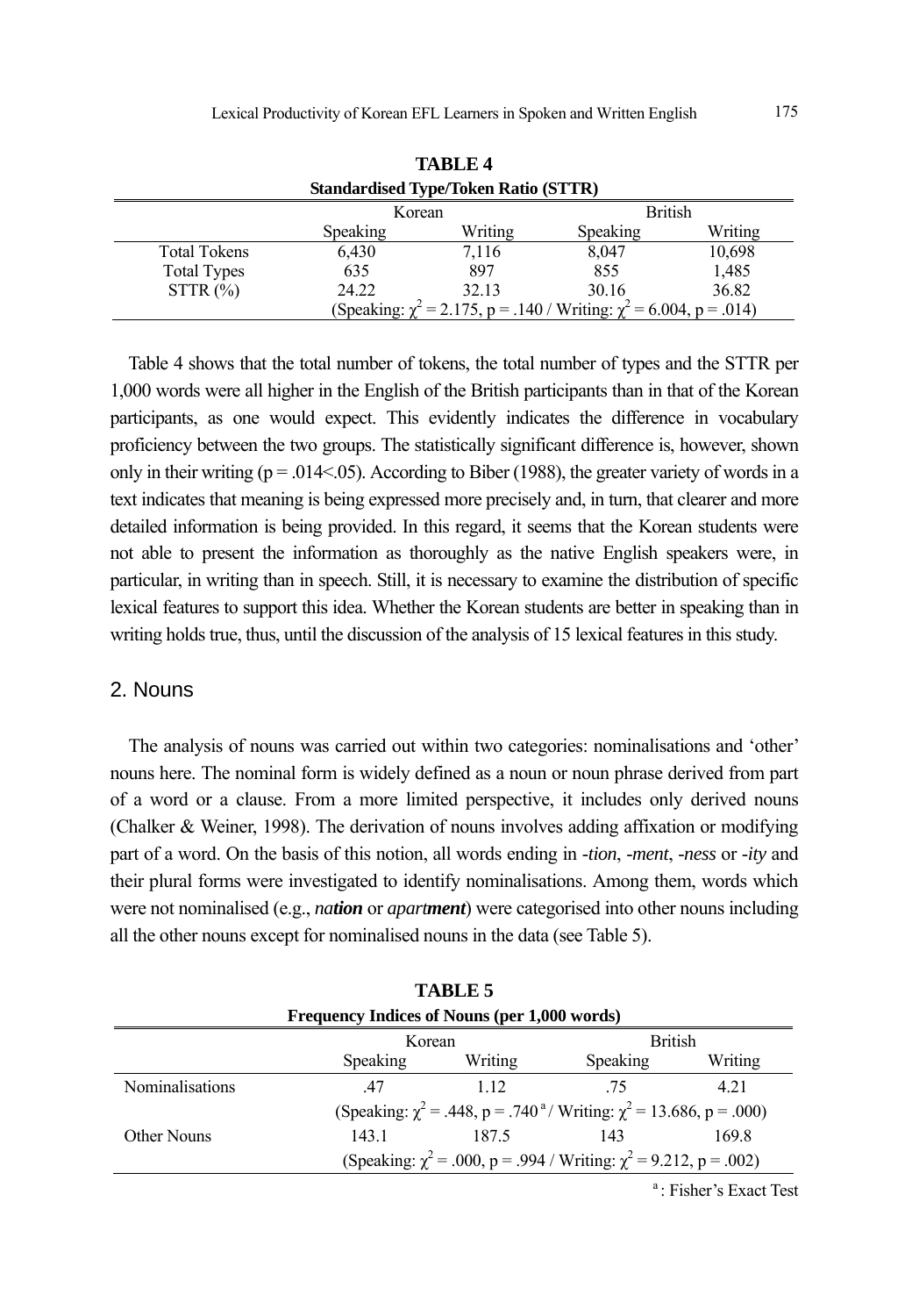Both groups of the participants used nominalisations and other nouns more often in their writing than in their speech, as shown in Table 5. As for nominalisations, their writing shows the statistically important difference ( $p = .000<0.05$ ) and the occurrences of this feature were higher in the writing of the British students than in that of the Korean students, but their speech shows almost no difference. Chafe (1982) suggested that more informational and stylistically formal text types are likely to contain more nominalisations. In this sense, it seems that to a certain extent, the British participants communicated with a higher level of formality than the Korean participants did in writing.

The other nouns except for nominalised nouns also show the significant difference between the writing of the two groups ( $p = .002<0.05$ ) and provide an interesting distribution. In writing the Korean students used the feature more frequently than their British counterparts did. This finding could be compared to the language development of children. A number of linguists have found that children in their language learning process use nouns more often than any other features including verbs (D'Odorico & Fasolo, 2007). According to Gentner (1982), it is because nouns indicate objects directly and form concrete concepts in language. Of course, the language development of EFL learners should not be fully understood on the basis of that of children. Still, it is possible to assume that those traits of nouns led the Korean students to use nouns often in their writing. From this perspective, it is notable that in speech the Korean participants used nouns as frequently as the British students did.

#### 3. Verbs

In the present analysis, verbs were divided into three: *be* as a main verb, pro-verb *do* and 'other' verbs (see Table 6). *Be* as a main verb and pro-verb *do* were particularly analysed here since the frequent use of these features indicates certain characteristics of a text. Indeed, Biber (1988, p. 228) categorises *be* as a main verb to be a 'stative' form of English as this precludes the presence of an active verb. Similarly, pro-verb *do* substitutes for an active verb or verb phrase. These two features, thus, are regarded to create less complex structure and introduce relatively simple information. The *be*-verb forms as a main verb and the pro-verb *do* were identified individually to exclude those used in other functions. Other verbs included all other main verbs except for those two types of verbs in the data.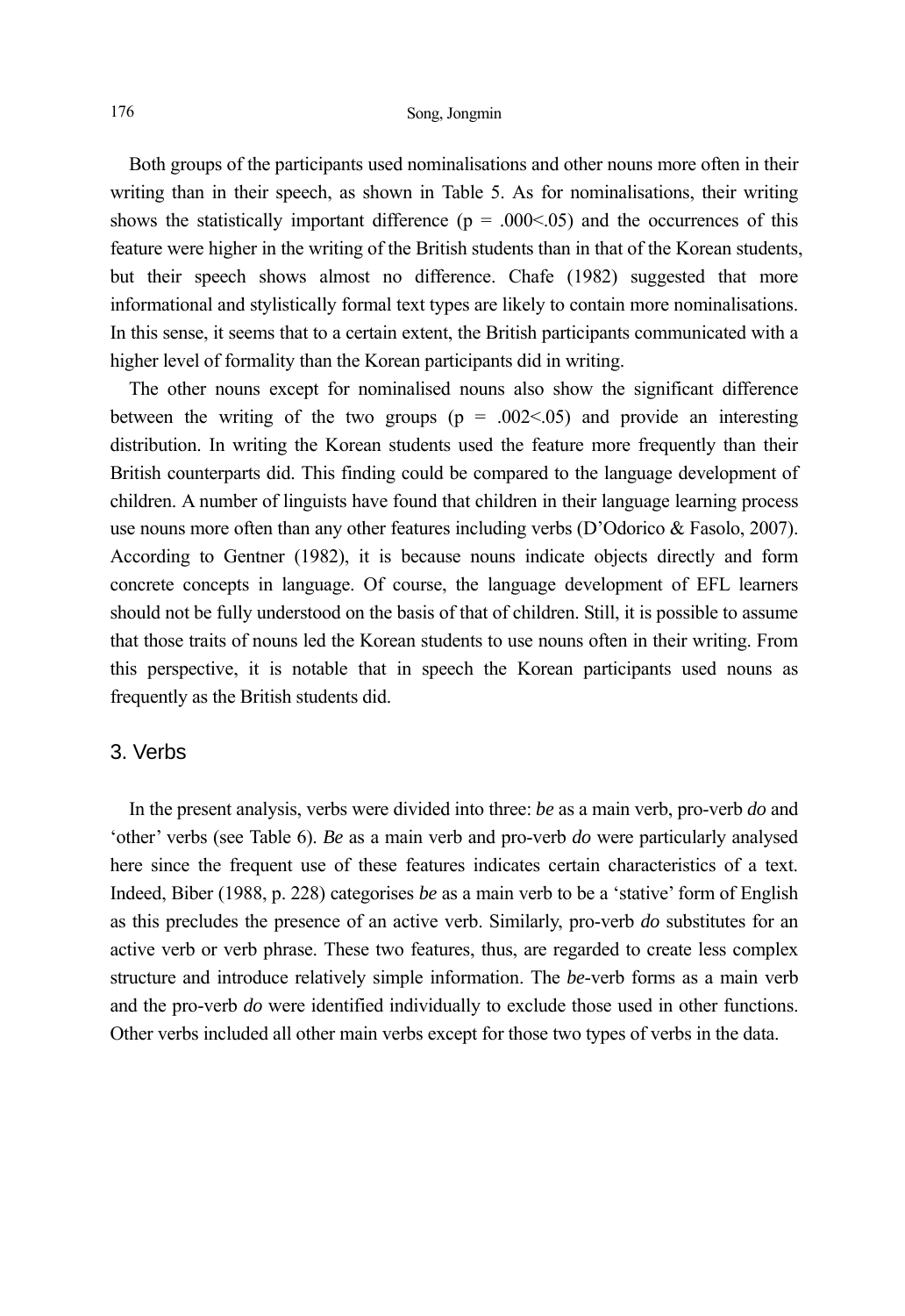| Frequency Indices of Verbs (per 1,000 words) |                  |       |                                                                               |         |
|----------------------------------------------|------------------|-------|-------------------------------------------------------------------------------|---------|
|                                              | Korean           |       | <b>British</b>                                                                |         |
|                                              | Speaking Writing |       | Speaking                                                                      | Writing |
| be as a Main Verb                            | 34.37            | 34 71 | 30.07                                                                         | 24.40   |
|                                              |                  |       | (Speaking: $\chi^2$ = 2.131, p = .144 / Writing: $\chi^2$ = 16.408, p = .000) |         |
| Pro-verb do                                  | 47               | 1 2.6 | 2.98                                                                          | 1.40    |
|                                              |                  |       | (Speaking: $\chi^2$ = 12.156, p = .000 / Writing: $\chi^2$ = 060, p = .807)   |         |
| Other Verbs                                  | 773              | 95.4  | 90.6                                                                          | 93.2    |
|                                              |                  |       | (Speaking: $\chi^2$ = 8.155, p = .004 / Writing: $\chi^2$ = .248, p = .619)   |         |

**TABLE 6** 

As Table 6 shows, the Korean participants used *be* as a main verb more frequently than the British participants did in both their speech and writing. In particular, the statistically meaningful difference occurs in the writing of the two groups ( $p = 0.00<0.05$ ). Interestingly, while the writing of the British students included a lower number of *be* as a main verb than in their speech, the speech and writing of the Korean students showed almost the same occurrences of the feature. According to Biber (1995), *be* as a main verb reflects a verbal style of text as a result of involving less complex sentence structure. From this perspective, the Korean students overused *be* as a main verb in their writing. It suggests that the Korean students were not aware of the different degree of complexity between speech and writing as the native English speakers.

It is noteworthy that the Korean participants used pro-verb *do* more often in their writing than in their speech, whereas the British participants used the feature more frequently in their speech than in their writing. As the significant difference appears in the speech of the two groups ( $p = .000<0.05$ ), it is evident that the Korean participants underused the feature when they were speaking. Pro-verb *do* is often used in mutually understood contexts and informal types of speech (Biber, 1988; Quirk et al., 1985). Thus, it can be argued that the Korean students used pro-verb *do* in an inappropriate way between speech and writing.

As for other main verbs, the speech of Korean and British students shows the notable difference ( $p = 0.004 \le 0.05$ ). The speech of the Korean students included particularly low occurrences of the feature among the data. The British participants also used less number of verbs in their speech than in their writing, but the difference in the occurrences between the two modes was relatively small. It signifies that the Korean students had more difficulty in using verbs when they spoke than when they wrote in English. These types of problems were easily seen by the repetitions and self-corrections (and errors) in their speech, as these that occur in the following.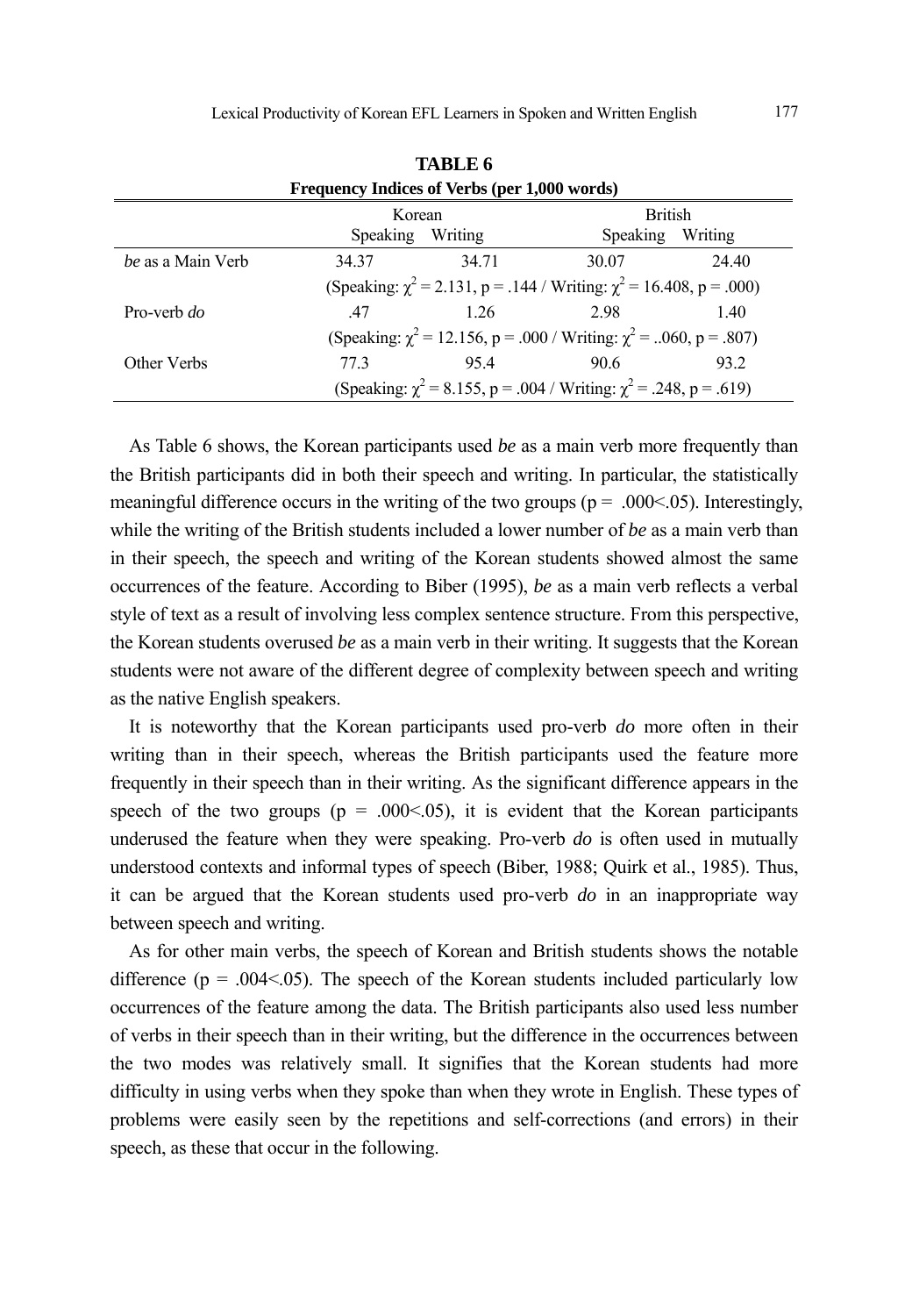- (1) *He is watching dramas and analys, analysist, analysis, analysist dramas.*
- (2) *In the morning at the 6 o'clock, he often use, he often part, he often take a, takes a exercise in the park with her, with his neighborhood.*

The above utterances clearly show that the Korean participants were insecure about using proper verb forms, tenses and agreement. Their lack of confidence appeared more in speech than in writing and, as a result, the frequency of the verbs in their speech was considerably low.

## 4. Modal Auxiliary Verbs

Quirk et al. (1985) divide the modals into three groups according to their major functions: 1) those which show permission or possibility and ability, such as *can*, *could*, *may* and *might*; 2) those which show obligation or necessity, such as *must*, *have to*, *need*, *should* and *ought to*; and 3) those which show volition or prediction, including *will*, *would* and *shall* (p. 221). The present study used the same grouping of modal verbs (see Table 7).

| Frequency Indices of Modals (per 1,000 words) |                 |         |                                                                              |         |
|-----------------------------------------------|-----------------|---------|------------------------------------------------------------------------------|---------|
|                                               | Korean          |         | <b>British</b>                                                               |         |
|                                               | <b>Speaking</b> | Writing | Speaking                                                                     | Writing |
| <b>Possibility Modals</b>                     | 1 7 1           | 5.20    | 373                                                                          | 3.18    |
|                                               |                 |         | (Speaking: $\chi^2$ = 5.151, p = .023 / Writing: $\chi^2$ = 4.399, p = .036) |         |
| Necessity Modals                              | -31             |         | 37                                                                           | 1.03    |
|                                               |                 |         | (Speaking: $\chi^2$ = .039, p = .999 / Writing: $\chi^2$ = 7.987, p = .003)  |         |
| Predictive Modals                             | 32              | 2.25    | 1.62                                                                         | 2.42    |
|                                               |                 |         | (Speaking: $\chi^2$ = 5.876, p = .015 / Writing: $\chi^2$ = .060, p = .060)  |         |

**TABLE 7** 

Table 7 shows that the occurrences of possibility modals in the speech and writing of the two groups of the participants include statistically important differences ( $p = .023 < .05$  in speech,  $p = 0.36 \le 0.05$  in writing). Possibility modals are more likely to be found in spoken language, since written language tends to include more precise and more positive information (Biber, 1988; Chafe, 1982). The English of the British students confirmed this notion, although the difference between their two modes of English was very small. However, the distribution of possibility modals in the English of the Korean participants was in sharp contrast, showing much higher frequencies in their writing than in their speech and in their British students' writing. It seems that the Korean students were inclined to present written information less precisely by adding an assessment of its possibility. This may mirror their attitudes towards presenting opinions as well as their English ability. According to Saville-Troike (2003), "language is part of culture, and thus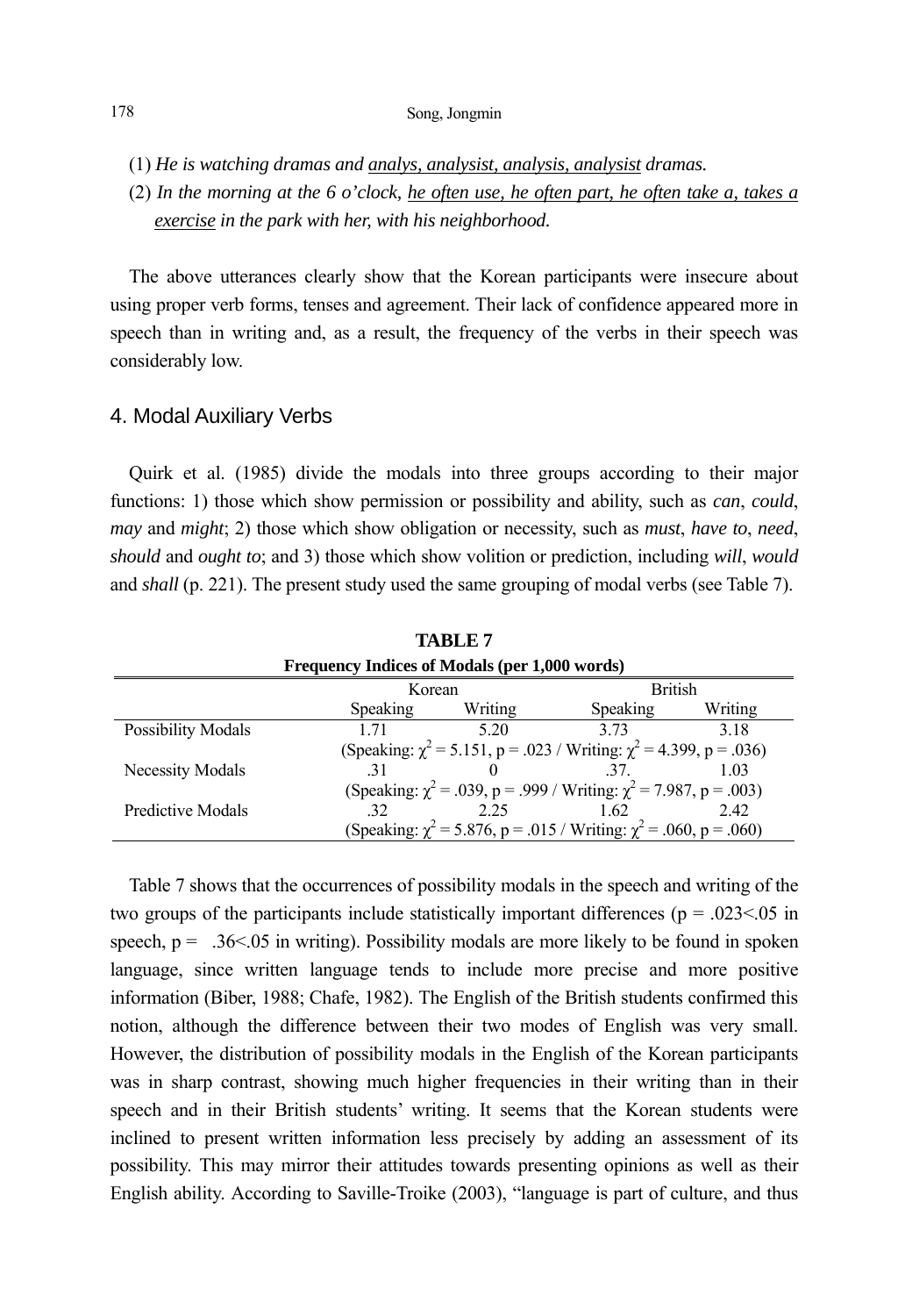part of the body of knowledge, attitudes and skills which are transmitted from one generation to the next" (p. 5). In other words, language reflects values which are generally accepted within a particular society.

It should be admitted, of course, that studies on learners' speech/writing in their first/second languages and contrastive rhetoric studies are complex and have created controversy about how differently the learners express themselves in the two languages (e.g., Edelsky, 1982; Leki, 1991; Mohan and Lo, 1985; Wang, 2000). Therefore, the participants' writing or speaking styles should not be generalised by a single lexical feature. Still, it seems that the use of possibility modals reflects, to a degree, their attitudes. In Korean society, when someone expresses an opinion in a forceful manner, others often consider the person arrogant. Thus, Korean people prefer using more modest or humble forms of expressions. From this perspective, it can be explained why the Korean students used the possibility modals considerably more often in their writing, where the presentation of their ideas could be more carefully carried out than in speaking.

The total occurrences of necessity modals were very low across the data and particularly, there was no evidence of this feature in the written text of the Korean participants. The difference in occurrences of the feature between their writing and the British students' writing is statistically significant ( $p = .003<0.05$ ). This implies that the Korean students avoid using necessity modals in writing as necessity modals deliver information in a too uncompromising manner. By contrast, the British students used this type of modal verb more often in their writing than in their speech. This opposite distribution of necessity modals between the two groups of the participants is in accordance with the occurrences of possibility modals. Indeed, it is suggested that while the Korean students tended to write in a less confident or less strong way, the British students were likely to use precise expressions more frequently when writing.

Unlike possibility and necessity modals, the Korean participants used predictive modals between the two modes of language in a similar manner to their British counterparts: both groups of students used this feature more frequently in their writing than in their speech. However, the occurrences in the speech of the Korean participants were very low and the speech of the two groups of the participants includes the statistically significant difference  $(p = .015 \le .05)$ .

#### 5. Adjectives

Adjectives can be classified as attributive adjectives and predicative adjectives. Attributive adjectives pre-modify the head of a noun phrase; and predicative adjectives placed after a noun and supplement the character of the noun. Most adjectives are used in both ways, such as "*a pretty girl*" or "*the girl is pretty*", but some are used in one way only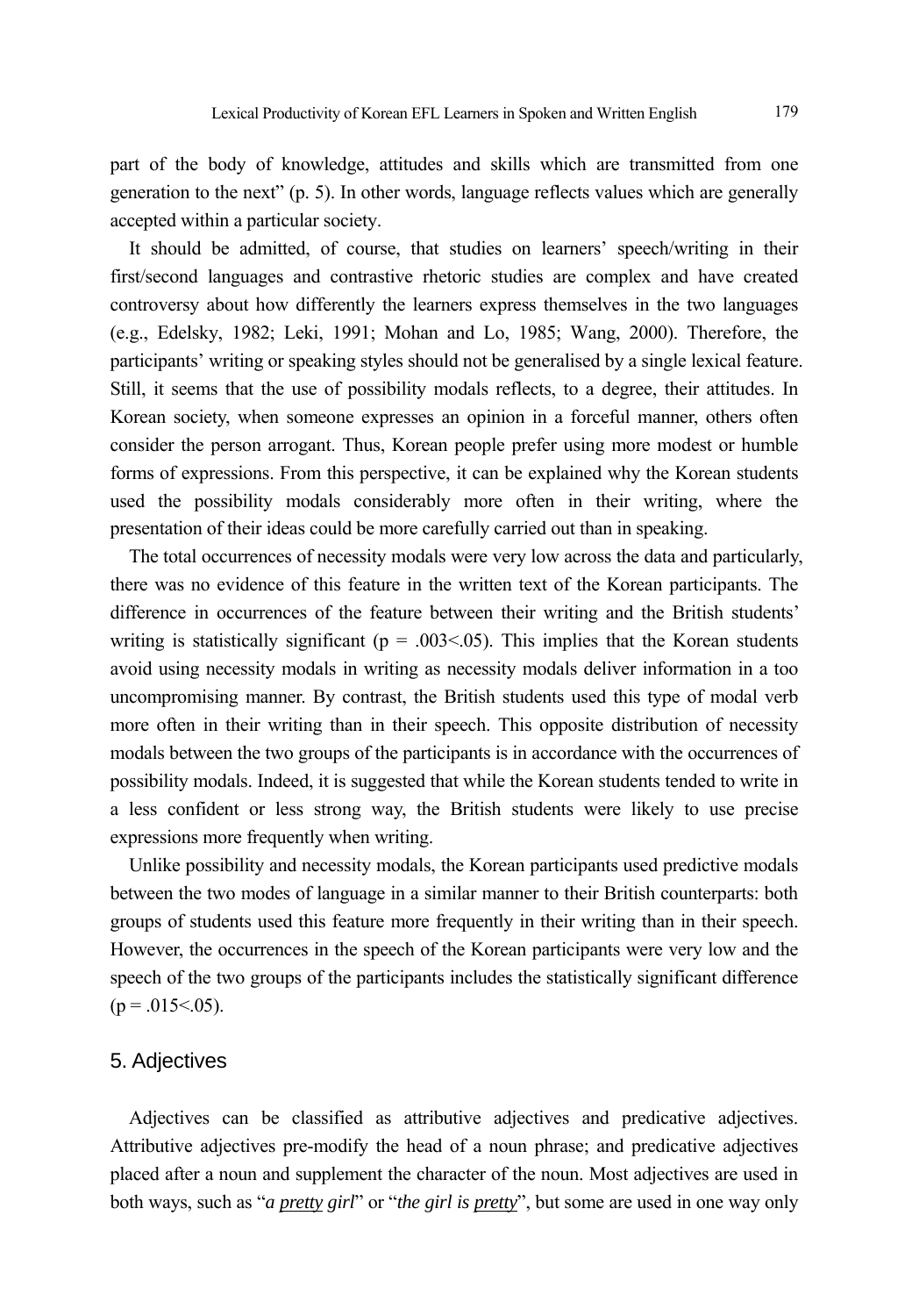(e.g., *he is the former chairman*; *the child is asleep*) (Chalker & Weiner, 1998). In this study, the two types of adjectives were separately analysed (see Table 8).

**TABLE 8** 

|                                                   |          | .       |                                                                             |         |
|---------------------------------------------------|----------|---------|-----------------------------------------------------------------------------|---------|
| Frequency Indices of Adjectives (per 1,000 words) |          |         |                                                                             |         |
|                                                   | Korean   |         | <b>British</b>                                                              |         |
|                                                   | Speaking | Writing | Speaking                                                                    | Writing |
| <b>Attributive Adjectives</b>                     | 5739     | 63.80   | 66.98                                                                       | 68.89   |
|                                                   |          |         | (Speaking: $\chi^2$ = 5.596, p = 0.018/Writing: $\chi^2$ = 1.776, p = 1.83) |         |
| Predicative Adjectives                            | 20.68    | 21.50   | 14 04                                                                       | 1346    |
|                                                   |          |         | (Speaking: $\chi^2$ = 9.439, p = 002/Writing: $\chi^2$ = 16.851, p = 000)   |         |

Although predicative and attributive adjectives serve similar roles in language, their distributions were found to be dissimilar. Firstly, the overall occurrences of predicative adjectives were much lower than those of attributive adjectives in the data. Secondly, the distributions of the two types of adjectives in the speech and writing of the participants show different patterns. While the British participants used attributive adjectives more often than the Korean participants, the Korean students used more predicative adjectives than their British counterparts. In particular, the speech of the two groups includes the statistically meaningful difference ( $p = .018<0.05$ ) in the use of attributive adjectives. It is clear that the Korean students greatly underused attributive adjectives in speaking compared to the British students. On the other hand, in the use of predicative adjectives, the significant differences occur both in the speech and writing of the participants (p  $= .002 \le 0.05$  in speech, p  $= .000 \le 0.05$  in writing). Indeed, the Korean learners used predicative adjectives considerably more frequently in their English than the native English speakers. This result partly corresponds with the higher frequency of *be* as a main verb in the English of the Korean students than in that of the British students (see Table 6). Specifically, as the Korean students often used predicative adjectives, in turn, *be* as a main verb frequently appeared (or vice versa) in their English.

Comparing speech and writing in the data, the Korean and the British participants used attributive adjectives more often in their writing than in their speech. However, the occurrences of predicative adjectives show that the participants used the feature almost the same number of times in their speech and writing. It seems that while attributive adjectives are more like written features, the use of predicative adjectives are not much determined by the mode of language.

## 6. Adverbs

Adverbs are categorized into four specialized adverbs and 'other' adverbs for the present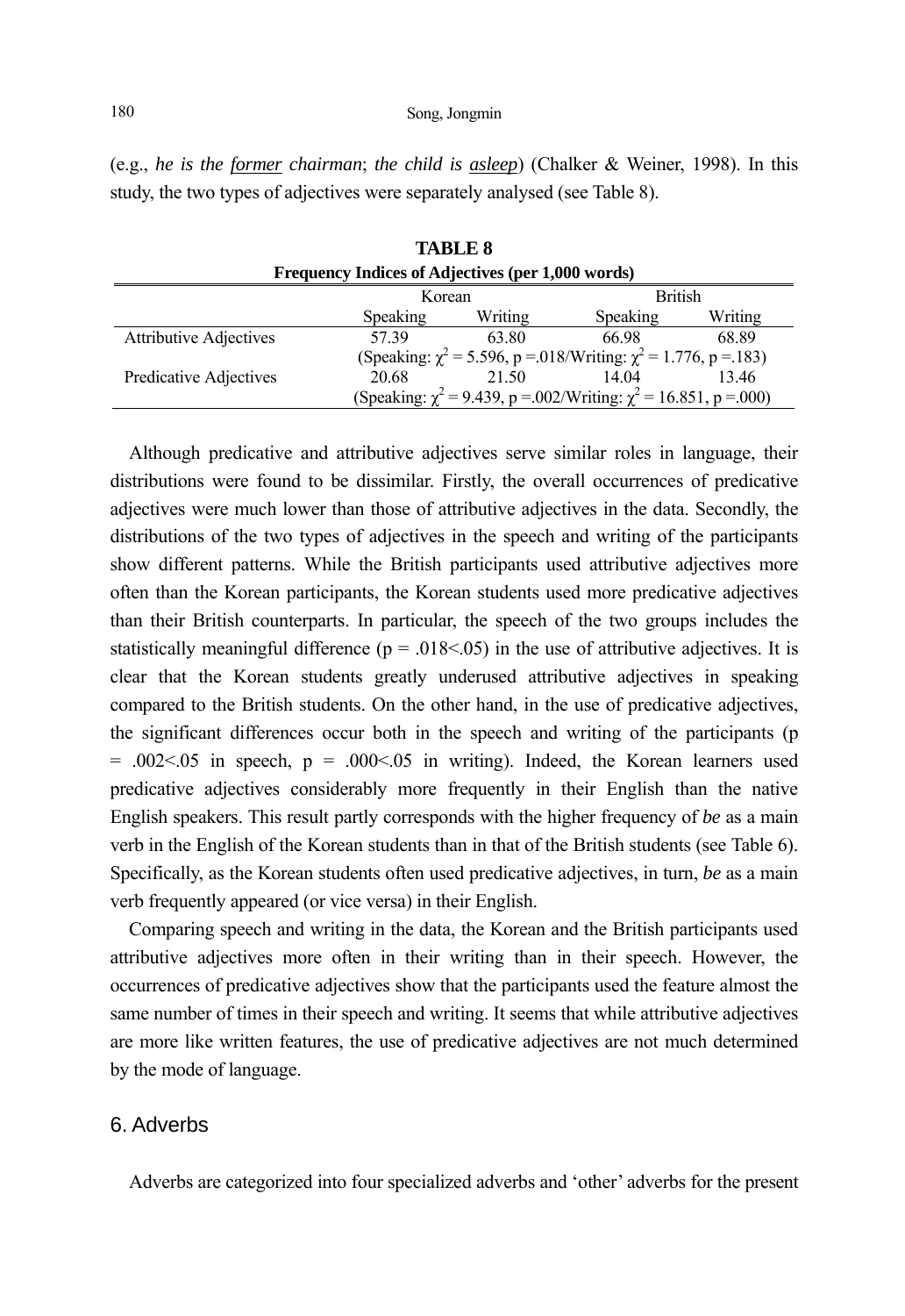analysis (see Table 9). $3$  Four types of specialized adverbs consist of downtoners, hedges, amplifiers and emphatics, and they are all markers of probability or uncertainty (Biber, 1988). To a certain extent, however, their roles are different from each other: downtoners (e.g., *almost*, *nearly*) and hedges (e.g., *kind of*, *maybe*) express a lowering tendency, whereas amplifiers (e.g., *very*, *completely*) and emphatics (e.g., *really*, *just*) show a heightening effect on the information that is being presented. In addition, downtoners and amplifiers indicate a more specific degree of probability, while hedges and emphatics simply show probability in general (Biber, 1988; Quirk et al., 1985). These adverbial items were individually analysed and the other adverbs, except for them, were analysed in this study.

| Frequency Indices of Adverbs (per 1,000 words) |          |         |                                                                                |         |
|------------------------------------------------|----------|---------|--------------------------------------------------------------------------------|---------|
|                                                | Korean   |         | <b>British</b>                                                                 |         |
|                                                | Speaking | Writing | <b>Speaking</b>                                                                | Writing |
| Downtoners                                     | -78      | 70      | 149                                                                            | 2.70    |
|                                                |          |         | (Speaking: $\chi^2$ = 1.552, p = .213 / Writing: $\chi^2$ = 9.046, p = .003)   |         |
| Hedges                                         | 3.74     | 5.06    | 895                                                                            | 2.61    |
|                                                |          |         | (Speaking: $\chi^2$ = 14.756, p = .000 / Writing: $\chi^2$ = 7.117, p = .008)  |         |
| Amplifiers                                     | 6.69     | 449     | 187                                                                            | 2.71    |
|                                                |          |         | (Speaking: $\chi^2$ = 20.838, p = .000 / Writing: $\chi^2$ = 3.995, p = .046)  |         |
| Emphatics                                      | 1.56     | 2.66    | 7.08                                                                           | 2.98    |
|                                                |          |         | (Speaking: $\chi^2$ = 23.711, p = .023 / Writing: $\chi^2$ = .154, p = .694)   |         |
| Other Adverbs                                  | 10.89    | 20.52   | 3194                                                                           | 33.00   |
|                                                |          |         | (Speaking: $\chi^2$ = 71.740, p = .000 / Writing: $\chi^2$ = 24.445, p = .000) |         |

**TABLE 9** 

As Table 9 shows, the most outstanding finding in the distribution of the four specialized adverbs is that the Korean students distributed the features inappropriately between speech and writing compared to the British students. The British students used the adverbs indicating precise certainty/uncertainty (downtoners and amplifiers) as features of writing, while using inexplicit expressions (hedges and emphatics) more in speech. On the contrary, the Korean students used downtoners and amplifiers as spoken features, while using hedges and emphatics as written ones. This may simply reflect the lack of native-like mode selection between spoken and written English of the Korean learners. Alternatively, it may demonstrate that the learners' attitudes in expressing their opinions in speech and writing were different from those of the British students, as was already discussed by the use of possibility and necessity modals (see section IV. 4.).

l

<sup>3</sup> In the present analysis, the occurrences of place adverbials (e.g., *above*, *near* and *inside*) and time adverbials (e.g., *recently*, *early* and *immediately*) were not separately analysed but included in the total number of 'other' adverbs. It is because their usage was restricted by the nature of the tasks used in the data collection so their frequency would be less meaningful. Indeed, the picture-based tasks would largely define the extent of the physical and temporal contexts of the texts and, in turn, would determine the frequencies of these adverbs in the data.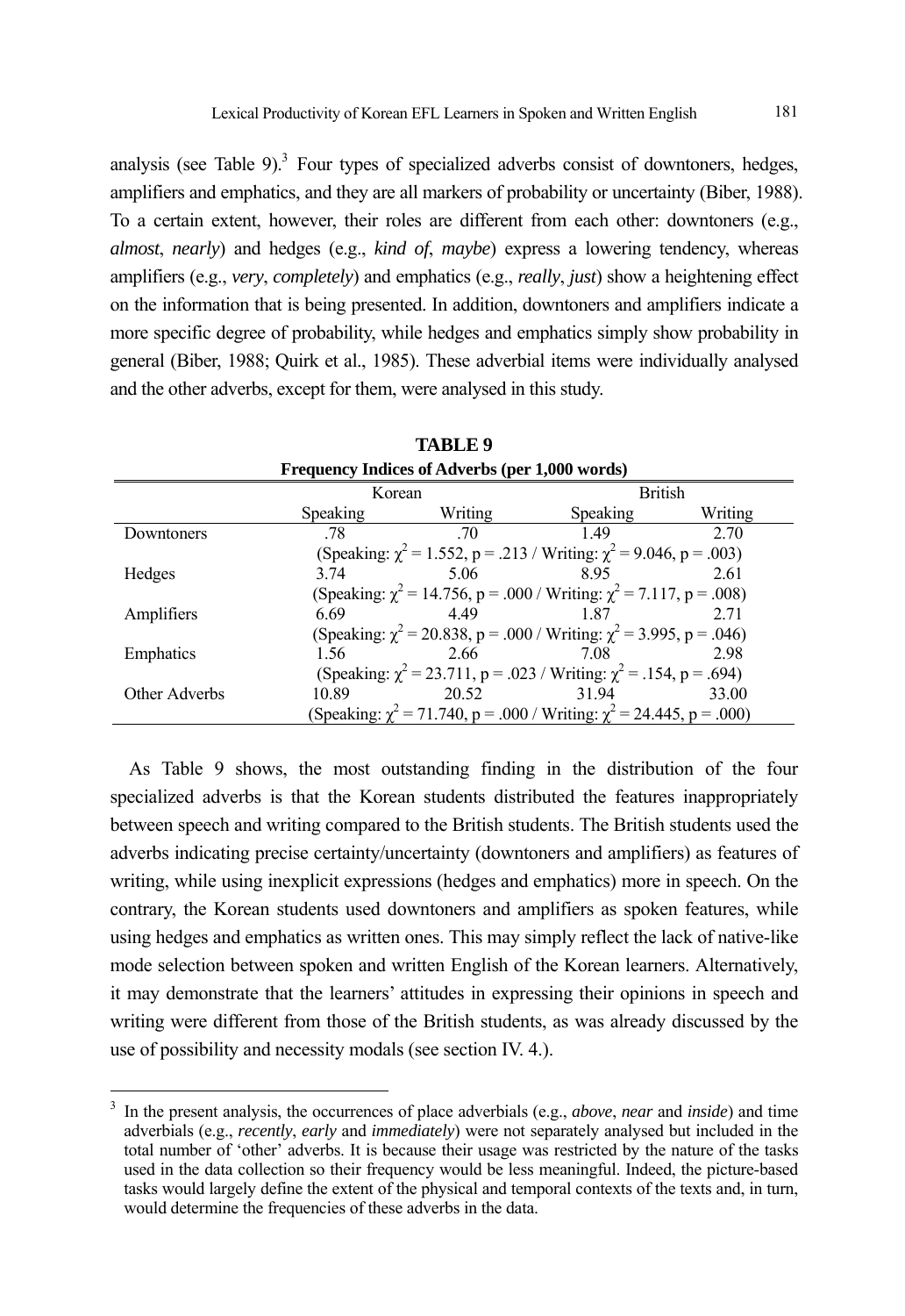Considering the statistically significant differences between the English of the two groups of the students, the Korean students used hedges ( $p = .008 \le .05$ ) and amplifiers (p  $= .046<0.05$ ) more often in their writing; and amplifiers ( $p = .000<0.05$ ) more often in their speech than their British counterparts. The British students, on the other hand, used downtoners ( $p = .003 \le 0.05$ ) more often in their writing; and hedges ( $p = .000 \le 0.05$ ) and emphatics ( $p = .023 \le 0.05$ ) more frequently in their speech than their Korean counterparts. These results evidently show again that the Korean students and the British students used the specialized adverbs in different manners.

As for the other adverbs, the British students used a higher number of adverbs than the Korean students, showing significant differences both in their speech ( $p = .000<0.05$ ) and writing ( $p = .000<0.05$ ). In addition, while the difference in occurrences between spoken and written English of the British participants was relatively narrow, the Korean participants used adverbs about twice as often in their writing as in their speech. This is consistent with the findings that attributive and predicative adjectives occurred more often in their writing than in their speech (see Table 8). It seems that the Korean students had more difficulties in elaborating information proficiently when speaking than they did when writing.

## **V. SUMMARY AND DISCUSSION**

The STTR and the occurrences of the 15 lexical features in the spoken and written English of the Korean and the British participants were discussed so far. The overall distribution of the features is summarised as follows (see Appendix  $\mathbb{I}$  for the summary presented in tables.).

## 1. Distribution of Lexical Features between the Korean and the British Students

It has been shown that, firstly, the STTR was higher in the writing of the British students than in that of the Korean students. Secondly, the Korean students did not use more than half the lexical features analysed as frequently as the British students did in their speech. Specifically, eight features among the 15 lexical features (except for the STTR) analysed appeared significantly more often in the speech of the British students than in that of the Korean students; and the Korean students used two features considerably more frequently than their British counterparts did. On the other hand, it is interesting to note that four features occurred significantly more often in the writing of the British students than in that of the Korean students; and six features appeared notably more frequently in the writing of the Korean students compared to that of the British students.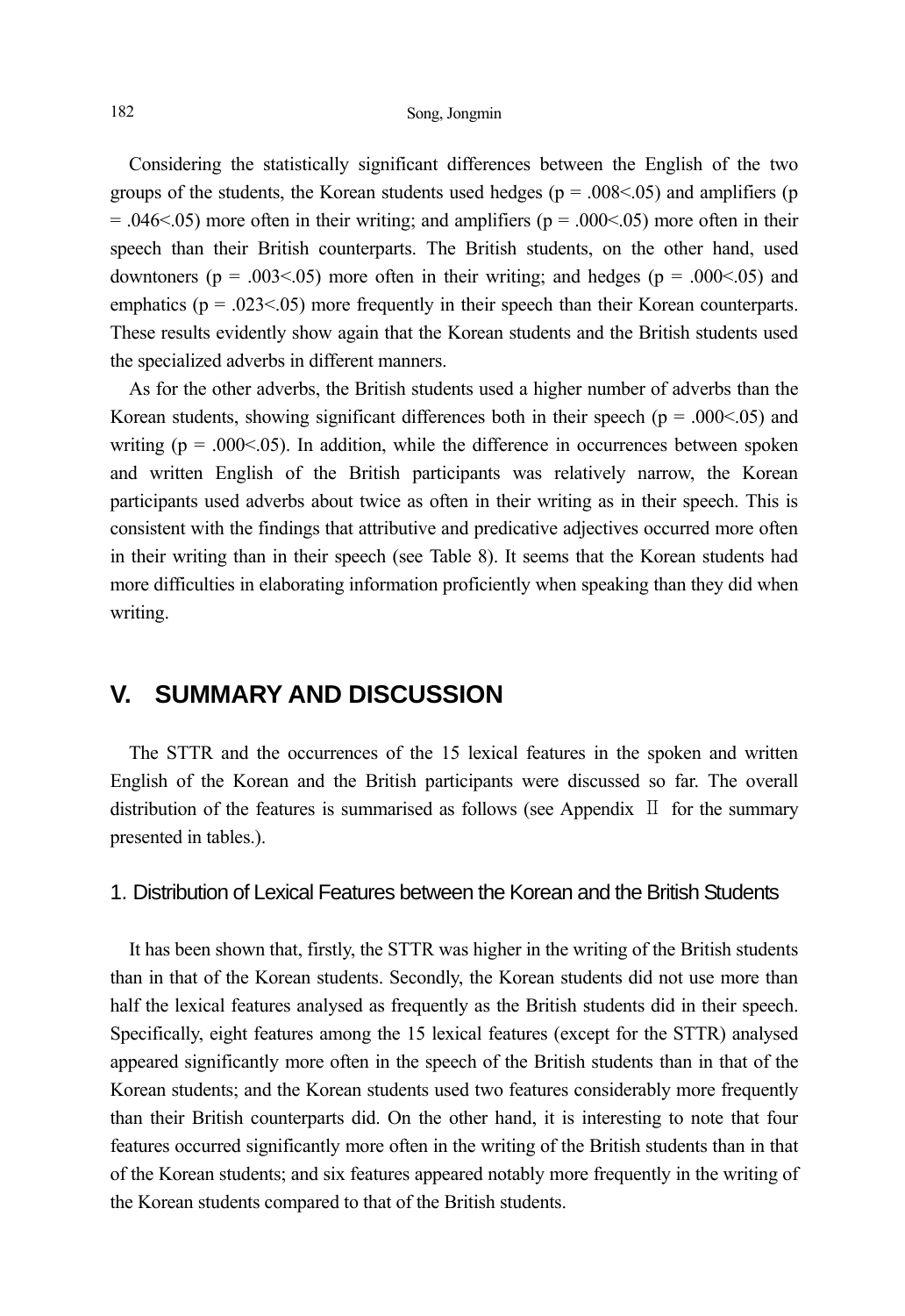The above findings are, to a degree, unexpected: while the STTR was considerably lower in the writing (rather than in the speech) of the Korean students compared to the English of the British students, a higher number of underused lexical features were found in the speech of the Korean students, not in their writing. Among many other variables, it might be explained by a relatively large number of meaninglessly repeated words or segments of spoken discourse in the speech of the Korean students. Indeed, in the process of transcribing the spoken data, it was found that repetitions within utterances (e.g., *she tied, tied, she tied her hair with a violet ribbon*) and self-corrections as modified elements of speech which has already been produced (e.g., *he, he do, he does exercise in the park*) appeared more frequently in the speech of the Korean students than in that of the British students (see Lennon, 1990; Uhm, 1995). Regardless of these repetitions and self-corrections, the total types and tokens were calculated by *WordSmith Tools* 4.0 (as explained in section Ⅲ). This process causes the difference in the STTR between the speech of the two groups to be insignificant but the overall meaningful occurrences of lexical features to be lower in the speech of the Korean students. Repetitions and self-corrections are considered as communication strategies to continue or to clarify spoken discourse (Foster, Tonkyn, & Wigglesworth, 2000). In this regard, it is likely that the Korean students were not confident in verbalising lexical features in English.

From a different point of view, the overall lower occurrences of lexical features in the speech of the Korean students may be due to the immediacy of speech. According to Ellis and Yuan (2003, 2004), in the case of the learners of a second or foreign language with limited proficiency, the time factor in speech plays a significant role in their language performance. Language learners are able to use their linguistic knowledge fully only when they have enough time to frame it. For this reason, immediate responses, which are generally required in speaking, affect the learners' speech in negative ways. Considering that the participants were given only a few seconds to plan their speech in this study, it can be said that the time factor partly hindered the Korean students in using the lexical features.

Another aspect to be noted is that the Korean students overused six lexical features – other nouns, *be* as a main verb, possibility modals, predicative adjectives, hedges and amplifiers – in their writing and two features – predicative adjectives and amplifiers – in their speech. As is discussed earlier, the use of hedges and amplifiers could be influenced by the socio-linguistic aspect in Korean society. The other overused features imply, however, that the Korean students have been exposed to very limited English expressions. In other words, the Korean students may have practiced English mainly through pattern drills forming English expressions based on the given rules or lexical items in classroom. Thus, when they speak or write in English, their insecure English abilities may cause them to use those formulized English expressions repeatedly instead of creating various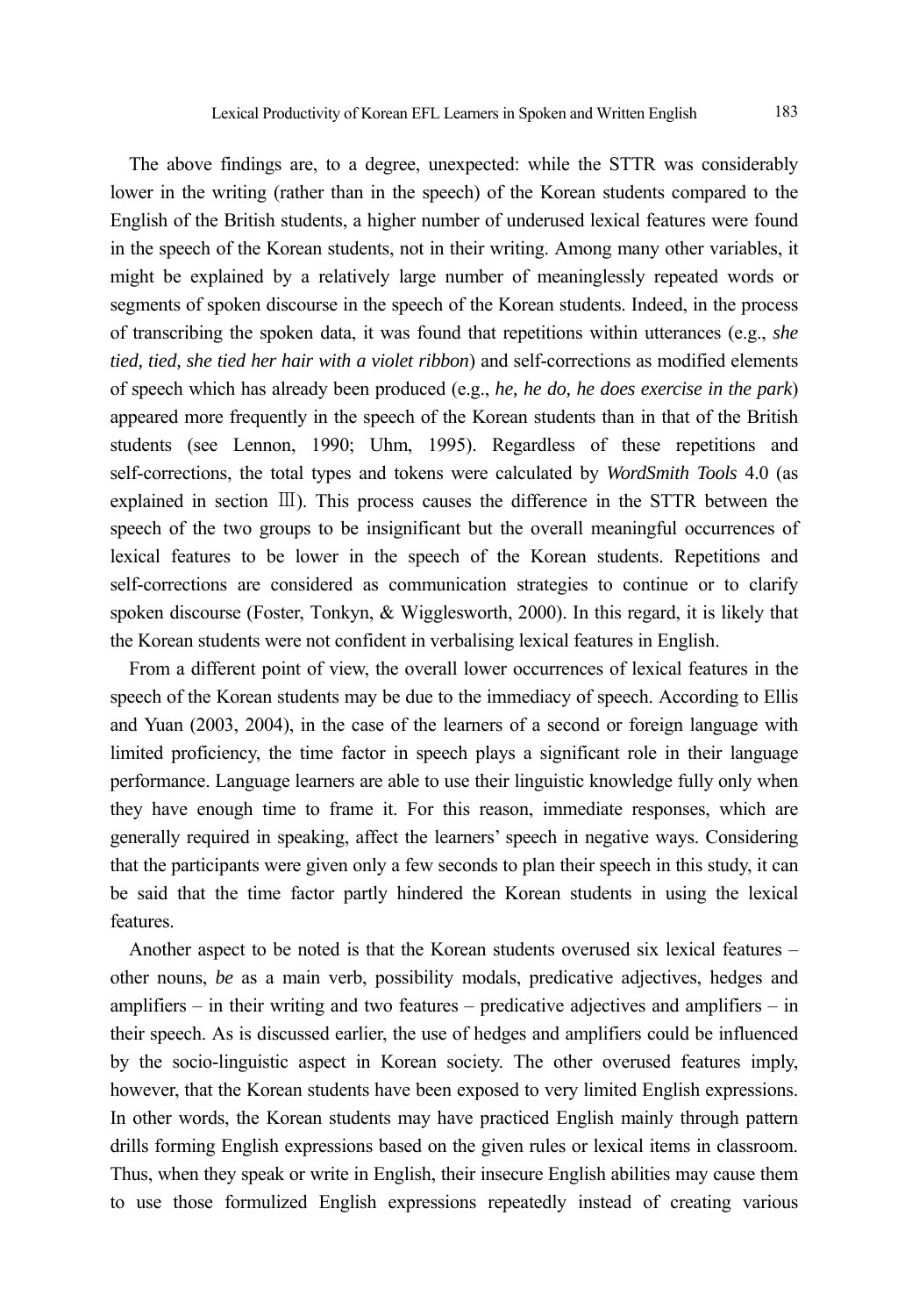expressions.

On the other hand, a higher number of overused features in the writing than in the speech suggests that a Korean students' ability to use lexical features might be driven by their writing, rather than by their speaking. Moreover, this could imply that the overall English competence of the Korean students might be better in writing than in speaking.

#### 2. Distribution of Lexical Features between Spoken and Written English

Among 15 lexical features (except for the STTR), nine features showed contrasting mode distribution between the speech and writing of the Korean and the British students. For example, while pro-verb *do* occurred more often in the writing than in the speech of the Korean participants, this feature appeared more often in the speech than in the writing of the British participants. This contrasting mode distribution between speech and writing of the two groups of the participants implies that it is possible that, to a certain degree, the Korean students might speak as the native English speakers would write or they might write as the British students would speak, particularly in choosing lexical features.

This result could happen partly due to the different attitudes between Korean and native English speakers in communication (as discussed in section  $\mathbb{V}$ ). For instance, while Korean people prefer presenting their thoughts by using indirect expressions, native English speakers tend to provide information in a precise way especially when they write. In addition, this could result from the high number of underused lexical features in the speech of the Korean students which is discussed above. They underused many of the lexical features in their speech, and, in turn, the frequencies of the features in their writing seemed to be relatively high, resulting in the features' appearance as written features rather than spoken ones in their English.

## **VI. CONCLUSION**

The aim of this study was to examine the lexical productivity of Korean students in their spoken and written English by comparing their English with that of British students. Due to the single text type of the data (spoken and written descriptive narratives) and the nature of informants (female only participants of similar age group), the findings should not be much generalised. However, this study offers detailed data about the STTR and the distribution of 15 lexical features in the spoken and written English of a group of Korean EFL learners.

The main findings show some problematic aspects on developing communicative English ability of Korean EFL learners in terms of using lexical features. Indeed, the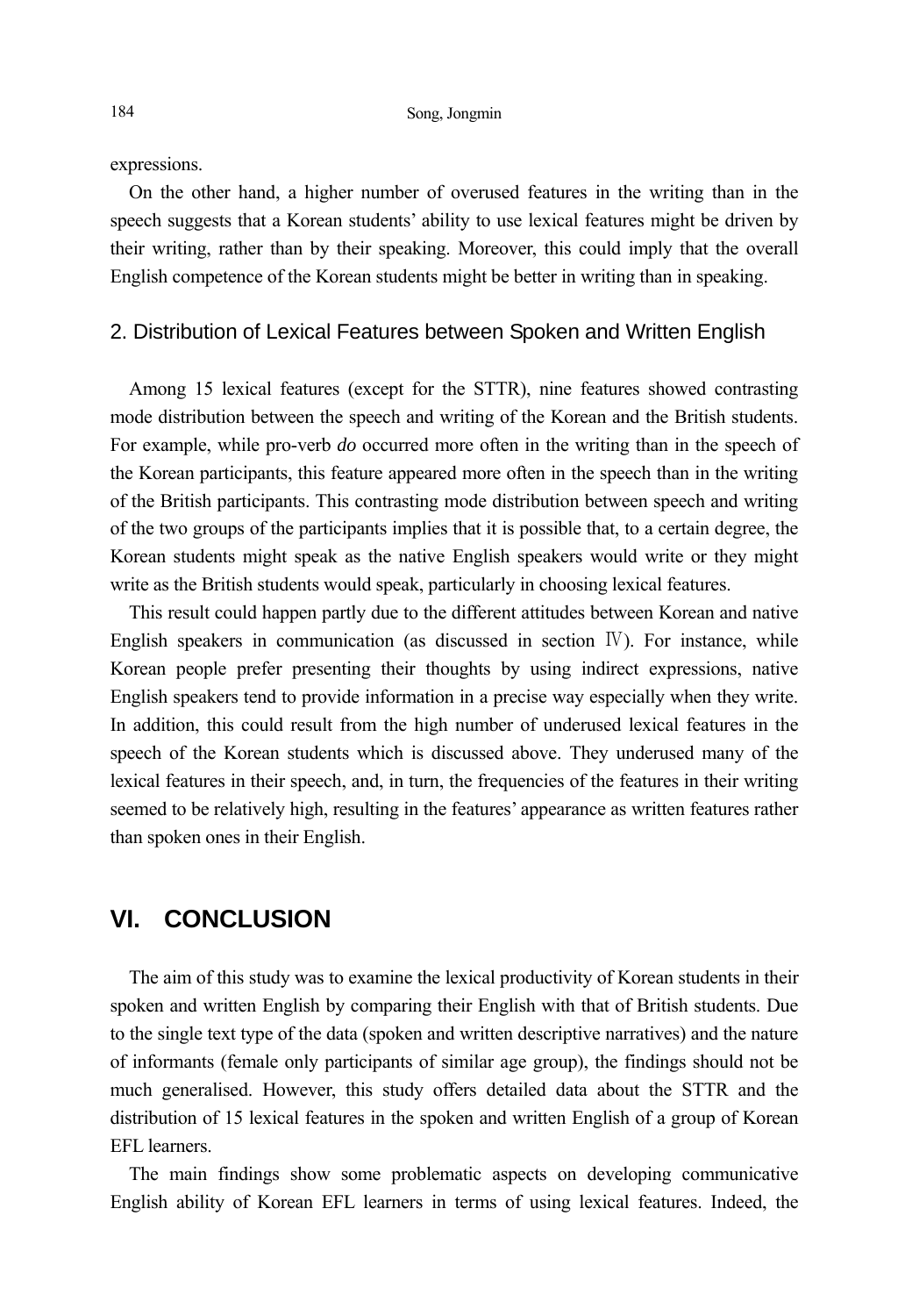Korean students had more difficulties in speaking than in writing English; they were likely to overuse certain linguistic features; and they were confused to use lexical features properly between speech and writing. Although this study did not investigate the usage of lexical features in relation with pragmatics or contextual meanings in the text, the frequency of occurrences of the lexical features evidently shows that the Korean EFL learners were insecure about using lexical features overall in their English, especially in speaking.

Pawley and Syder (1983) state that, even after achieving a certain level of English proficiency, language learners are likely to have more difficulty in selecting appropriate lexical items than in constructing sentence forms. Therefore, there is no doubt that the Korean students need to increase their competence in vocabulary and have more opportunities to use their lexical knowledge within meaningful contexts. In order to do so, English class needs to be more frequently involved with speaking and writing on a wide range of topics. In addition, extra efforts should be made to meet the learners' immediate needs in using English.

In this sense, this study provides practical evidence for understanding the use of lexical features by the Korean EFL learners. Teachers can use not only the overall findings but the distribution of individual lexical features in this study as their reference. For example, in this study it was shown that the Korean students notably underused verbs, adjectives and adverbs in relatively easy topics. Given this result, teachers may design activities which require the students to use and practice more frequently used vocabulary, and may spend less time to teach infrequently appearing words in textbooks. It is hoped that, eventually, this study can contribute to teachers and material developers for developing the most appropriate and effective, pedagogical ways to improve Korean EFL learners' English competence.

## **REREFENCES**

- Altenberg, B., & Granger, S. (2001). The grammatical and lexical patterning of MAKE in native and non-native student writing. *Applied Linguistics, 22*(2), 173-194.
- Baker, W., & Eggington, W. G. (1999). Bilingual creativity, multidimensional analysis, and world Englishes. *World Englishes, 18*(3), 342-357.
- Beaman, K. (1984). Coordination and subordination revisited: Syntactic complexity in spoken and written narrative discourse. In D. Tannen (Ed.), *Coherence in spoken and written discourse* (Vol. XII, pp. 45-80). Norwood, NJ: Ablex.

Biber, D. (1988). *Variation across speech and writing*. Cambridge: Cambridge University Press.

Biber, D. (1995). *Dimensions of register variation: A cross-linguistic comparison*. Cambridge: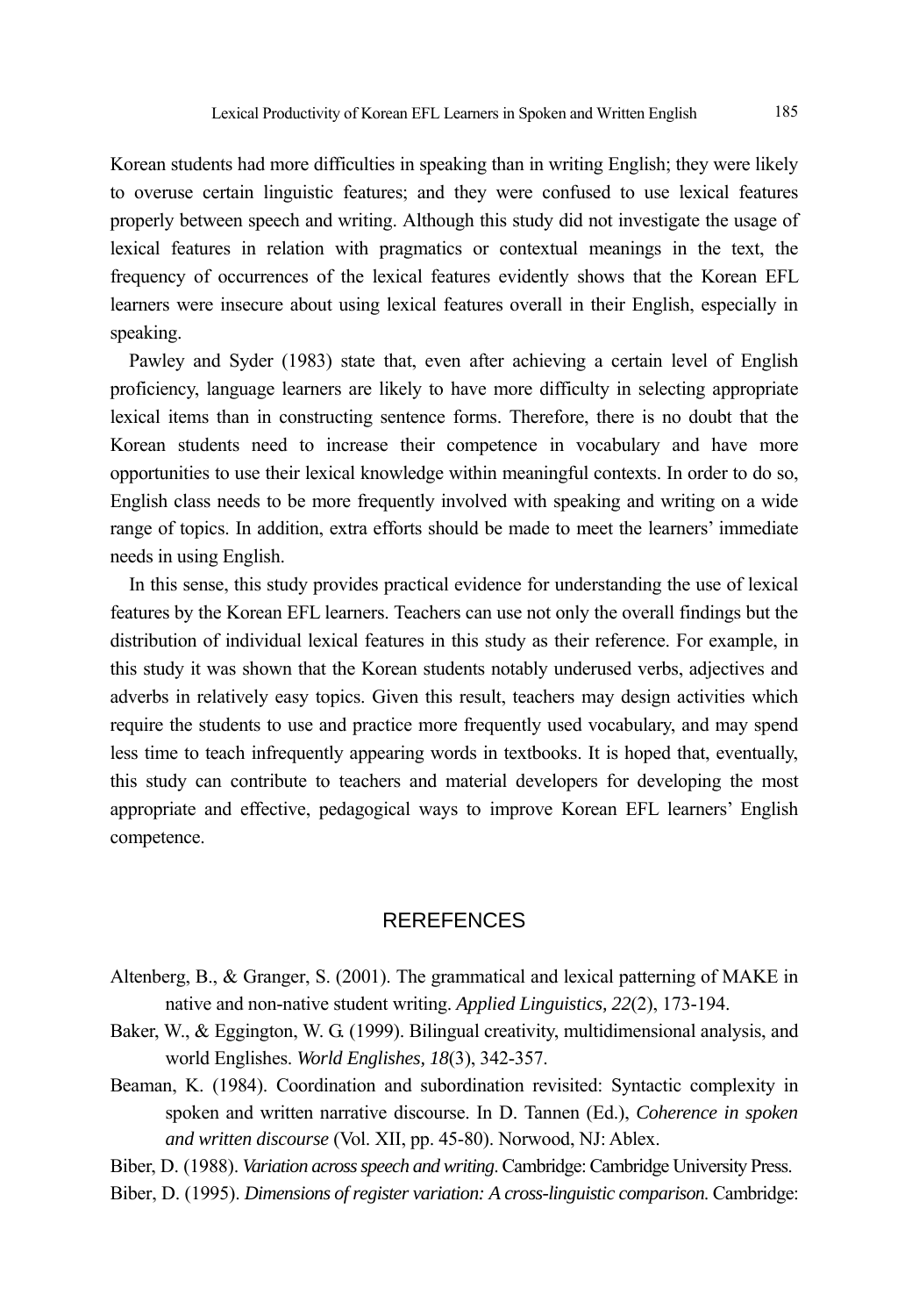Cambridge University Press.

- Biber, D., & Conrad, S. (2001). Quantitative corpus-based research: Much more than bean counting. *TESOL Quarterly, 35*(2), 331-336.
- Biber, D., & Reppen, R. (2002). What does frequency have to do with grammar teaching? *Studies in Second Language Acquisition, 24*(2), 199-208.
- Biber, D., Johansson, S., Leech, G., Conrad, S., & Finegan, E. (1999). *Longman grammar of spoken and written English*. Essex: Pearson Education.
- Brown, G., & Yule, G. (1983). *Teaching the spoken language: An approach based on the analysis of conversational English*. Cambridge: Cambridge University Press.
- Chafe, W. L. (1982). Integration and involvement in speaking, writing, and oral literature. In D. Tannen (Ed.), *Spoken and written language: Exploring orality and literacy* (pp. 35-53). Norwood, NJ: Ablex.
- Chalker, S., & Weiner, E. (1998). *The Oxford dictionary of English grammar*. Oxford: Oxford University Press.
- Daller, H., van Hout, R., & Treffers-Daller, J. (2003). Lexical richness in the spontaneous speech of bilinguals. *Applied Linguistics, 24*(2), 197-222.
- D'Odorico, L., & Fasolo, M. (2007). Nouns and verbs in the vocabulary acquisition of Italian children. *Journal of Child Language, 34*, 891-907.
- Edelsky, C. (1982). Writing in a bilingual program: The relation of L1 and L2 texts. *Tesol Quarterly, 16*(2), 211-228.
- Ellis, R., & Yuan, F. (2003). The effects of pre-task planning and on-line planning on fluency, complexity, and accuracy in L2 monologic oral production. *Applied Linguistics, 24*(1), 1-27.
- Ellis, R., & Yuan, F. (2004). The effects of planning on fluency, complexity, and accuracy in second language narrative writing. *Studies in Second Language Acquisition, 26*(1), 59-84.
- Foster, P., Tonkyn, A., & Wigglesworth, G. (2000). Measuring spoken language: A unit for all reasons. *Applied Linguistics, 21*(3), 354-375.
- Gass, S. M., & Selinker, L. (2001). *Second language acquisition: An introductory course*. Mahwah, NJ: Erlbaum.
- Gentner, D. (1982). Why nouns are learned before verbs: Linguistic relativity versus natural partitioning. In S. Kuczaj (Ed.), *Language development* (pp. 301-334). Hillsdale: Erlbaum.
- Granger, S. (2002). A bird's eye view of learner corpus research. In S. Granger, J. Hung & S. Petch-Tyson (Eds.), *Computer learner corpora, second language acquisition and foreign language teaching* (pp. 3-33). Philadelphia, PA: John Benjamins.
- Hughes, R. (1996). *English in speech and writing: Investigating language and literature*. London: Routledge.
- Hunston, S. (2002). *Corpora in applied linguistics.* Cambridge: Cambridge University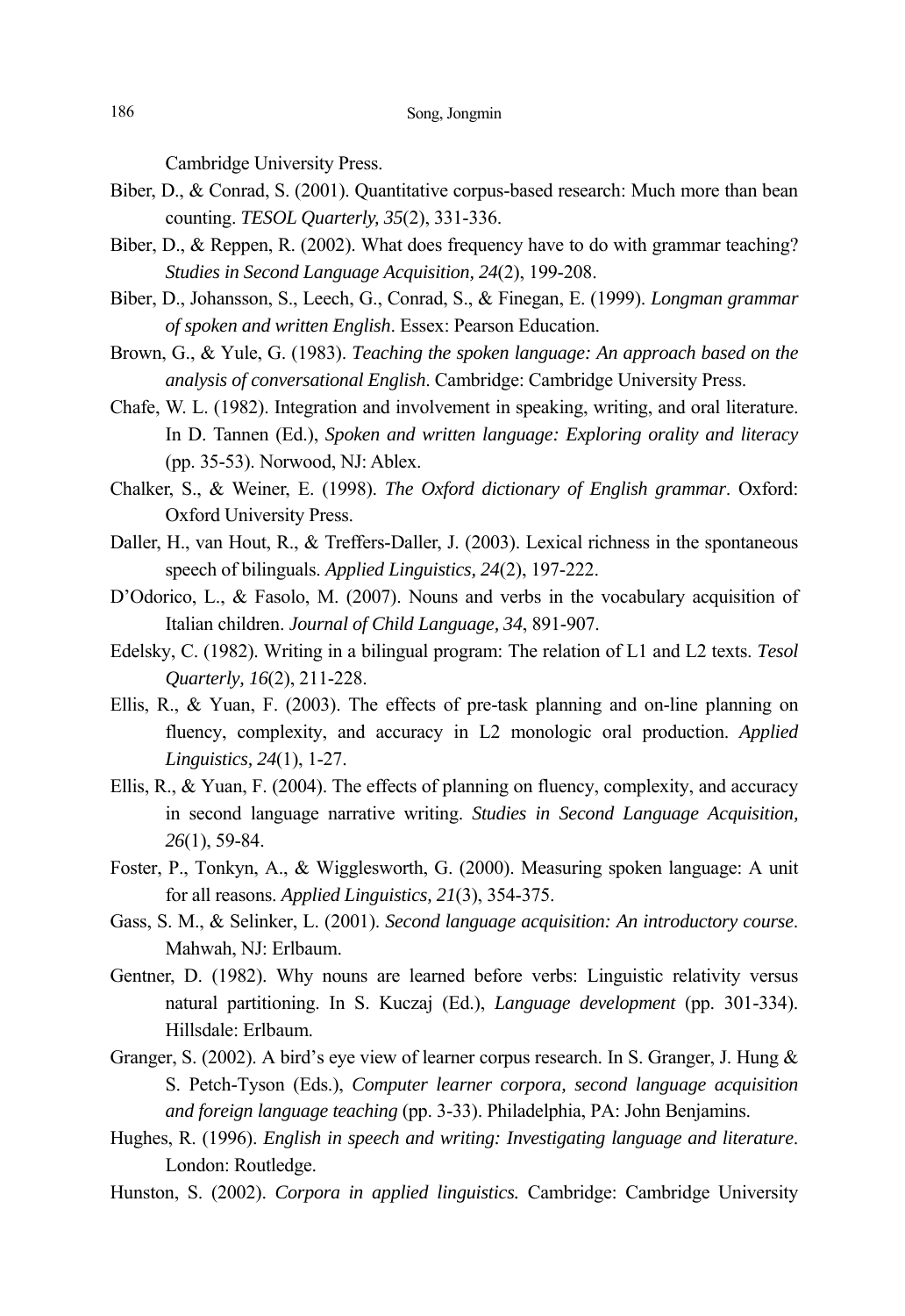Press.

- Itakura, H. (2002). Gender and pragmatic transfer in topic development. *Language, Culture and Curriculum, 15*(2), 161-183.
- Kennedy, G. (2002). Variation in the distribution of modal verbs in the British National Corpus. In R. Reppen, S. M. Fitzmaurice & D. Biber (Eds.), *Using corpora to explore linguistic variation* (pp. 73-90). Amsterdam: John Benjamins.
- Lennon, P. (1990). Investigating fluency in EFL: A quantitative approach. *Language Learning, 40*, 387-417.
- Leki, I. (1991). Twenty-five years of contrastive rhetoric: Text analysis and writing pedagogies. *Tesol Quarterly, 25*(1), 123-143.
- Longacre, R. E. (1974). Narrative versus other discourse genre. In R. M. Brend (Ed.), *Advances in tagmemics: North-Holland linguistic series 9*. Amsterdam: North-Holland.
- Lumley, T., & O'Sullivan, B. (2005). The effect of test-taker gender, audience and topic on task performance in tape-mediated assessment of speaking. *Language Testing, 22*(4), 415-437.
- Ministry of Education. (1997). *Oegukeogwa gyoyukgwajeong (1) [Foreign languages curriculum]*. Seoul, South Korea.
- Ministry of Education. (2000). *Godeunghakgyo gyoyukgwageong haeseol 11: Oegukeo (yeongeo) [High school curriculum 11: Foreign languages (English)]*. Seoul, South Korea.
- Mohan, B. A., & Lo, W. A.-Y. (1985). Academic writing and Chinese students: Transfer and developmental factors. *Tesol Quarterly, 19*(3), 515-534.
- Nation, I. S. P. (2001). *Learning vocabulary in another language*. New York: Cambridge University Press.
- O'Grady, W., Archibald, J., Aronoff, M., & Rees-Miller, J. (2001). *Contemporary linguistics: An introduction* (4th ed.). Boston: Bedford/St. Martin's.
- Pawley, A., & Syder, F. H. (1983). Two puzzles for linguistic theory: Nativelike selection and nativelike fluency. In J. C. Richards & R. W. Schmidt (Eds.), *Language and communication* (pp. 191-226). London: Longman.
- Quirk, R., Greenbaum, S., Leech, G., & Svartvik, J. (1985). *A comprehensive grammar of the English language*. Essex: Addison Wesley Longman.
- Read, J. (2000). *Accessing vocabulary*. Cambridge: Cambridge University Press.
- Redeker, G. (1984). On differences between spoken and written language. *Discourse Processes, 7*, 43-55.
- Saville-Troike, M. (2003). Extending "communicative" concepts in the second language curriculum: A sociolinguistic perspective. In D. L. Lange & R. M. Paige (Eds.), *Culture as the core: Perspectives on culture in second language learning* (pp. 3-17). Greenwich, CT: Information Age.
- Shirato, J., & Stapleton, P. (2007). Comparing English vocabulary in a spoken learner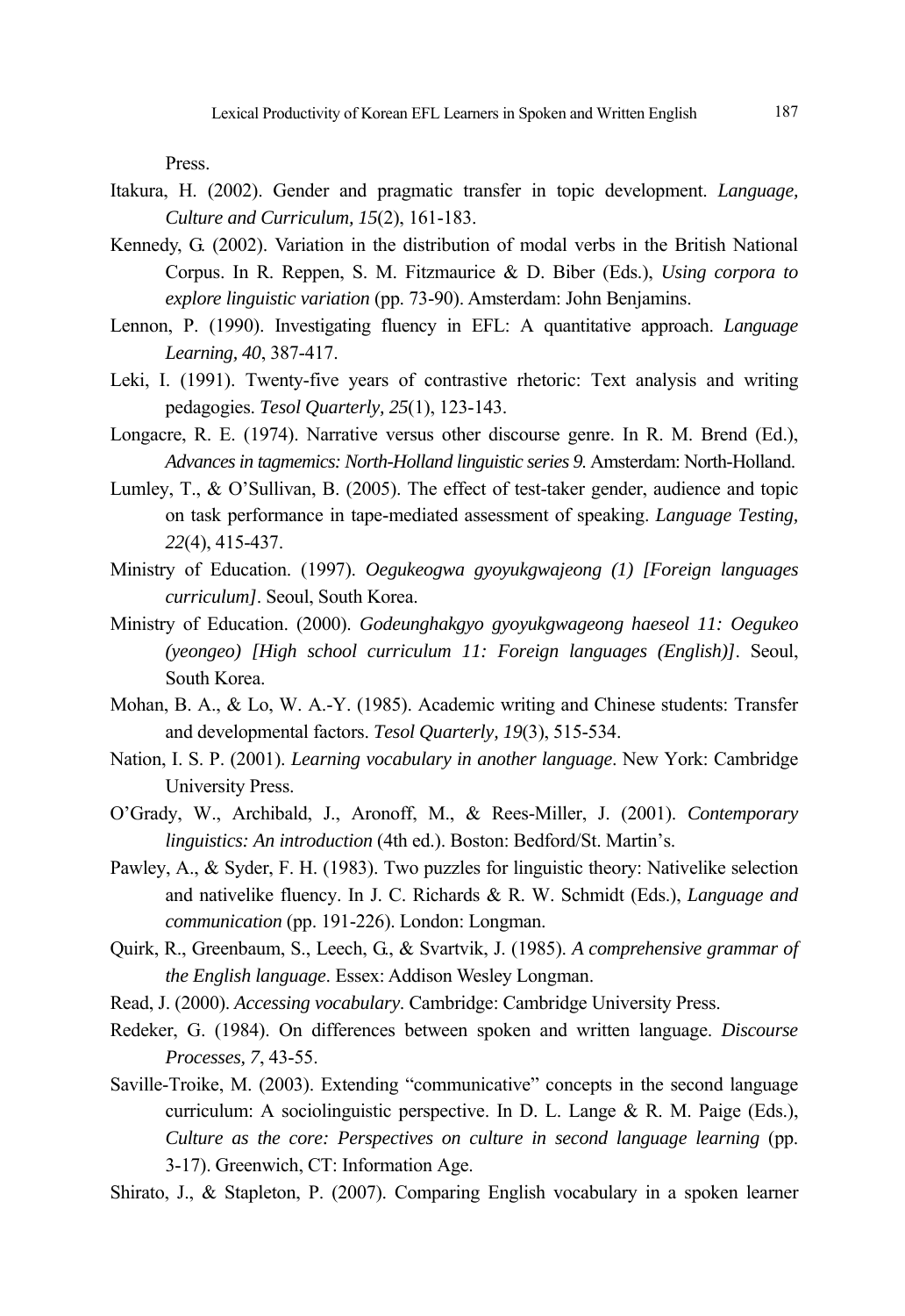corpus with a native speaker corpus: Pedagogical implications arising from an empirical study in Japan. *Language Teaching Research, 11*(4), 393-412.

- SMU-MATE. (2008). *Photo News*. Retrieved May 1, 2008, from http://www.mate.or.kr/ photonews/photo1224.html
- Stubbs, M. (1996). *Text and corpus analysis: Computer-assisted studies of language and culture*. Oxford: Blackwell.
- Tannen, D. (1982). Oral and literate strategies in spoken and written narratives. *Languages, 58*(1), 1-21.
- Uhm, C. J. (1995). Temporal variables and fluency in Korean EFL students' spoken discourse. *English Teaching, 50*(1), 179-203.
- van Vlack, S. P. (2002a). *MATE rater training handbook*. Seoul: Sookmyung Women's University. (Unpublished)
- van Vlack, S. P. (2002b). *MATE writing test rater training handbook*. Seoul: Sookmyung Women's University. (Unpublished)
- Wales, K. (2001). *A dictionary of stylistics* (2nd ed.). Essex: Pearson Education.
- Wang, H.-S. (2000). Contrastive rhetoric: A study on writing in L1 and L2. *Comparative Korean Studies, 6*, 35-57.
- Zareva, A., Schwanenflugel, P., & Nikolova, Y. (2005). Relationship between lexical competence and language proficiency: Variable sensitivity. *Studies in Second Language Acquisition, 27*(4), 567-595.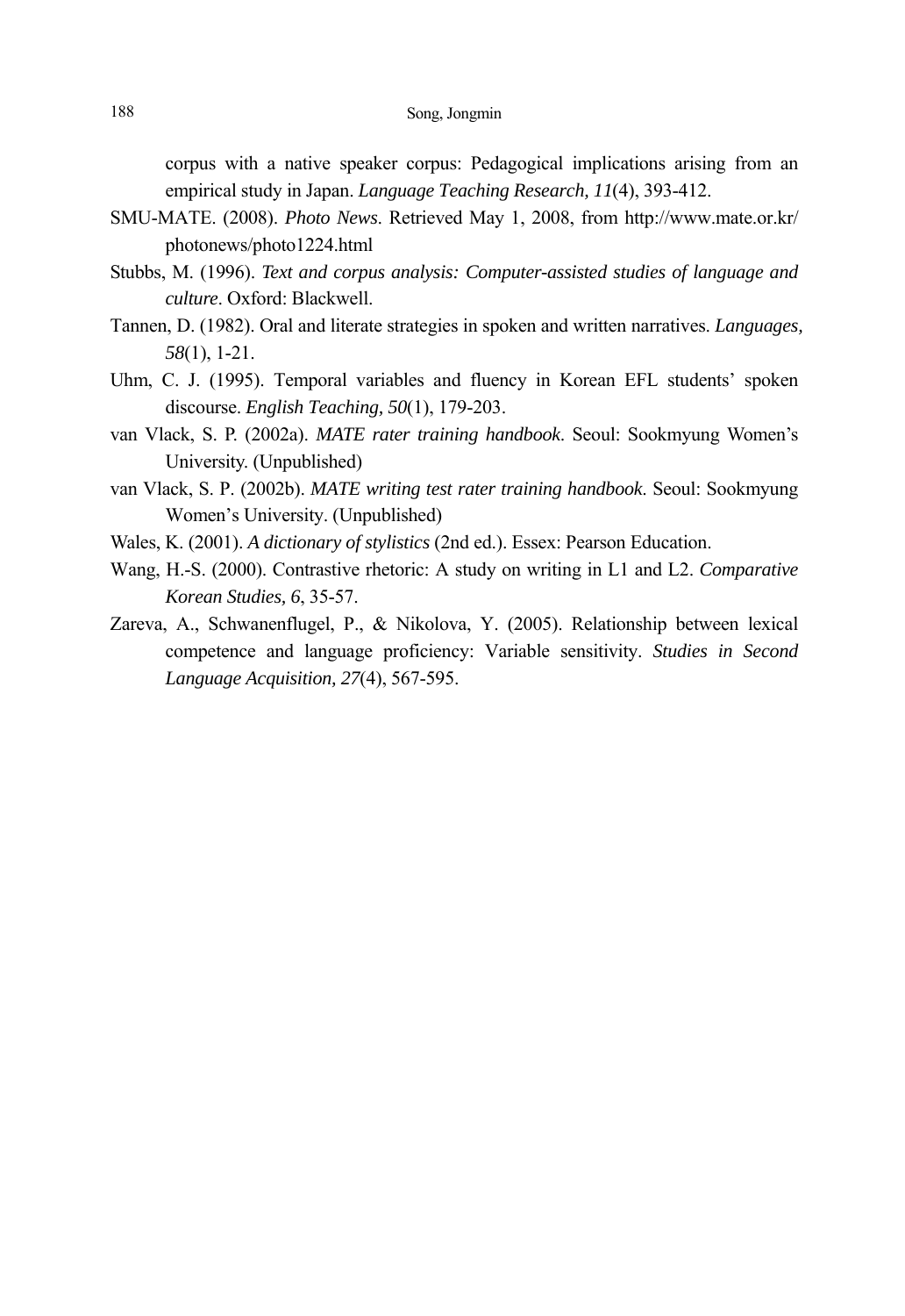# APPENDIX I.

One of the Four Tasks Used in Collecting Spoken Data in this Study

## **TASK 2. Explain the daily routine of a drama writer**

One of your friends is a soap opera writer. Your friend Mary wants to know what his daily routine is like. You may use the pictures below as a source of ideas. Firstly, you will have 20 seconds to think about your answer. Then, after you hear a question, you will have one minute to respond. (20 sec/60 sec)

*(20 second pause)* 



*Prompt*: **"What is the drama writer's daily routine like?"**

*(60 second pause)*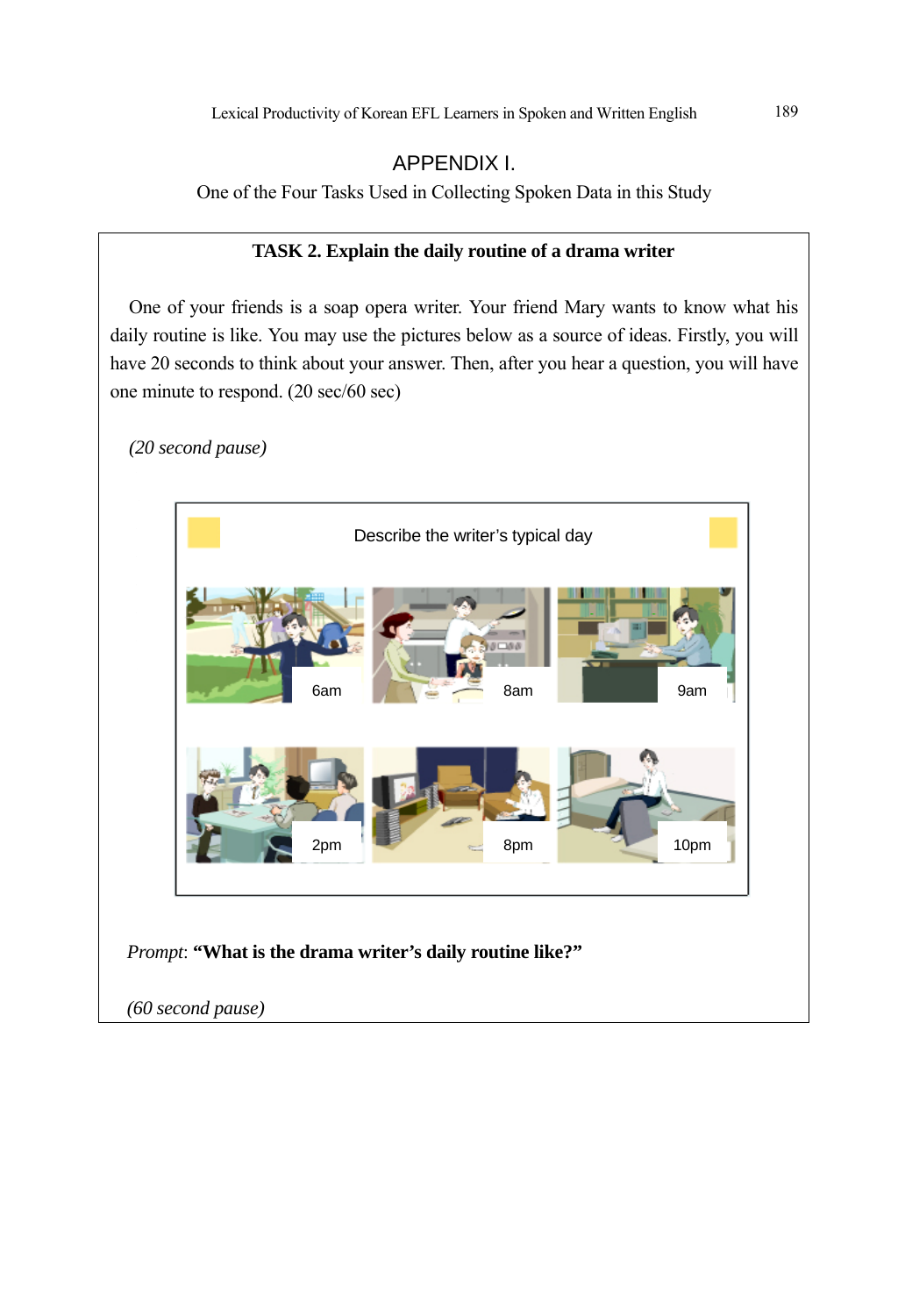## APPENDIX II.

## A Summary of Distribution of Lexical Features Analysed

1. Significantly More Frequently Occurred Features in the Speech of Korean or British Participants

|                                        | Speech                                |
|----------------------------------------|---------------------------------------|
| Features Used More Often by Korean     | Features Used More Often by British   |
| Participants than British Participants | Participants than Korean Participants |
| Predicative Adjectives                 | Pro-verb do                           |
| Amplifiers                             | Other Verbs                           |
|                                        | <b>Possibility Modals</b>             |
|                                        | Predictive Modals                     |
|                                        | <b>Attributive Adjectives</b>         |
|                                        | Hedges                                |
|                                        | Emphatics                             |
|                                        | Other Adverbs                         |

#### 2. Significantly More Frequently Occurred Features in the Writing of Korean or British Participants

|                                        | Writing                               |
|----------------------------------------|---------------------------------------|
| Features Used More Often by Korean     | Features Used More Often by British   |
| Participants than British Participants | Participants than Korean Participants |
| Other Nouns                            | Nominalisations                       |
| be as a Main Verb                      | Necessity Modals                      |
| Possibility Modals                     | Downtoners                            |
| Predicative Adjectives                 | Other Adverbs                         |
| Hedges                                 |                                       |
| Amplifiers                             |                                       |
|                                        |                                       |

3. Features with Conflicting Mode Distribution between the English of Korean and British Participants

| Features Favoured More in the Speech than in | Features Favoured More in the Writing than in |
|----------------------------------------------|-----------------------------------------------|
| the Writing of Korean Students/              | the Speech of Korean Students/                |
| Features Favoured More in the Writing than   | Features Favoured More in the Speech than in  |
| in the Speech of British Students            | the Writing of British Students               |
| Necessity Modals                             | be as a Main Verb                             |
| Downtoners                                   | Pro-verb do                                   |
| Amplifiers                                   | <b>Possibility Modals</b>                     |
|                                              | Predicative Adjectives                        |
|                                              | Hedges                                        |
|                                              | Emphatics                                     |

Applicable levels: secondary and tertiary education

Key words: lexical productivity, Korean EFL learners, spoken English, written English, lexical features